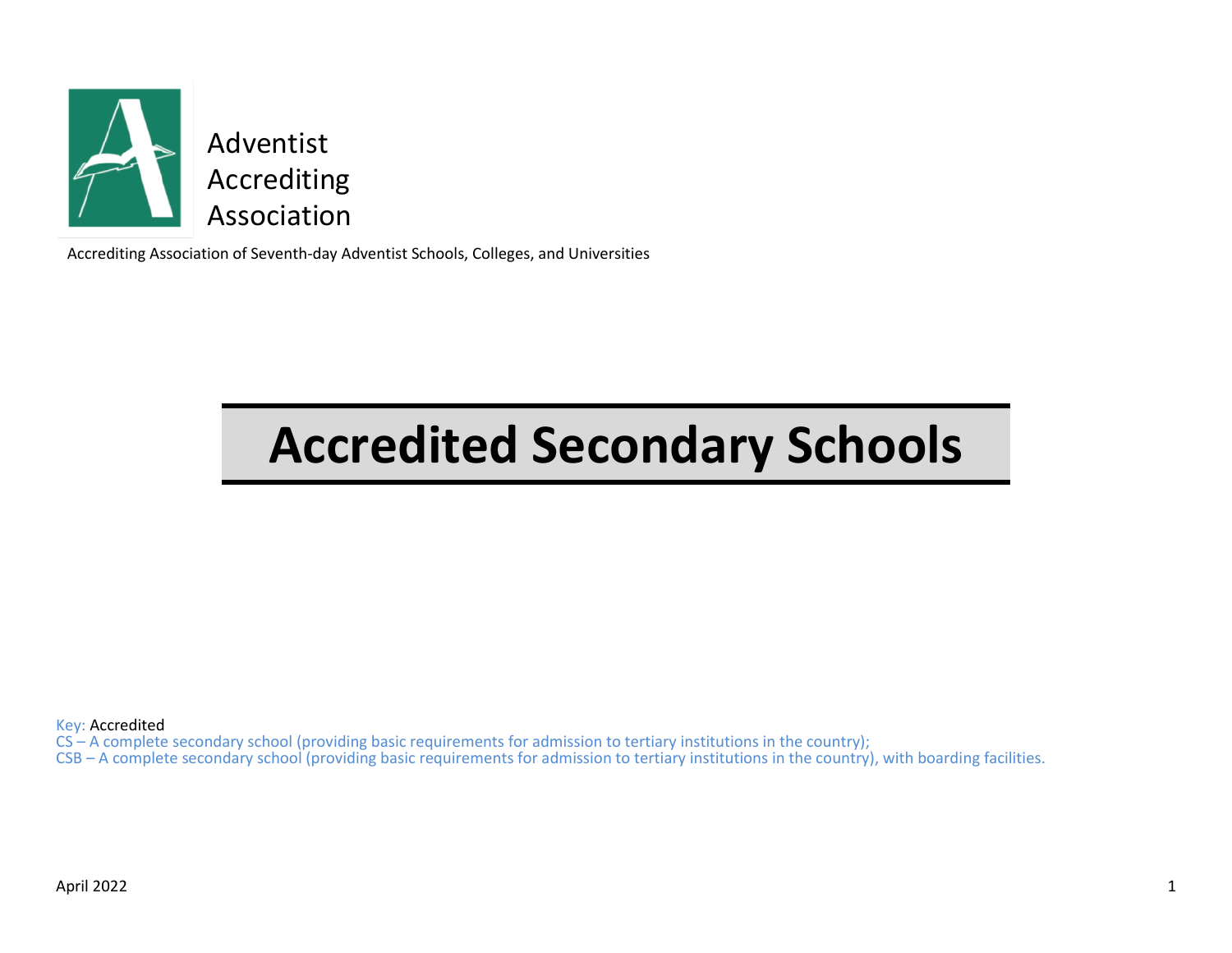|                                                           |                        |                              |                          |            | <b>First</b> | Accred.        |               |
|-----------------------------------------------------------|------------------------|------------------------------|--------------------------|------------|--------------|----------------|---------------|
| <b>Name of Institution</b>                                | Type                   | Location                     | Administrator            | Establish. | Accred.      | <b>Expires</b> | <b>Action</b> |
| <b>Chinese Union Mission</b>                              |                        |                              |                          |            |              |                |               |
| <b>Chinese Union Mission</b>                              |                        |                              |                          |            |              |                |               |
|                                                           | <b>CS</b>              |                              |                          | 2011       | 2012         | 2022           | 22:172        |
| Hong Kong Adventist Academy<br>Hong Kong-Macao Conference |                        | Sai Kung, NT, Hong Kong      | Edward Thomas Decker Jr. |            |              |                |               |
| Kowloon Sam Yuk Secondary School                          | $\overline{\text{cs}}$ | Kowloon, Hong Kong           | Grace C. Yan Wong        | 1937       | 1986         | 2024           | 20:125        |
| Macao Sam Yuk Middle School                               | <b>CS</b>              | Taipa, Macau                 | You De Xu                | 1953       | 1999         | 2022           | 22:172        |
|                                                           | $\overline{\text{cs}}$ |                              |                          | 1956       | 1956         | 2023           |               |
| Tai Po Sam Yuk Secondary School                           |                        | Tai Po, NT, Hong Kong        | L. Cheong Ning Yu        |            |              |                | 19:141        |
| <b>East-Central Africa Division</b>                       |                        |                              |                          |            |              |                |               |
|                                                           |                        |                              |                          |            |              |                |               |
| <b>Burundi Union Mission</b>                              |                        |                              |                          |            |              |                |               |
| <b>East Congo Union Mission</b>                           |                        |                              |                          |            |              |                |               |
| Kashobwe Institute (L'Institut de Kashobwe)               | CS.                    | Lubumbashhhi, DRC            | Katongola                |            | 2015         | 2019           | 15:168        |
| Lukanga Institut (L'Institut Lukanga)                     |                        |                              |                          |            |              | 2019           | 16:168        |
| Maranatha Institut (L'Institut Maranatha)                 | $\overline{\text{CS}}$ | Kamina City, DRC             | Musaya                   |            |              | 2019           | 15:168        |
| Rwamiko Institut (L'Institut Rwamiko)                     |                        |                              |                          |            |              | 2019           | 15:168        |
| Sagesse Institut (L'Institut La Sagesse)                  | $\overline{\text{CS}}$ |                              |                          |            |              | 2019           | 16:168        |
| Technique Lukanga Institut (L'Institut Technique Lukanga) |                        |                              |                          |            |              | 2019           | 15:168        |
| <b>East Kenya Union Conference</b>                        |                        |                              |                          |            |              |                |               |
| Chuka Adventist Secondary School                          | $\overline{\text{CS}}$ | Chuka, Kenya                 | Charles M. Karanja       |            | 2015         | 2021           | 19:138        |
| Gatumbi Adventist Secondary School                        | $\overline{\text{cs}}$ | Kianyaga, Kenya              | Peter K. Kiamba          |            | 2015         | 2021           | 18:172        |
| Kabokyek Adventist Secondary School                       | $\overline{\text{CS}}$ | Kericho, Kenya               | <b>Elijah Shele</b>      | 1974       | 2003         | 2021           | 18:172        |
| Kagwathi Adventist Secondary School                       | CSB                    | Kagwathi, Saba Saba, Kenya   | Karanja Mwangi           | 1985       | 1997         | 2021           | 18:172        |
| Karura SDA Secondary School                               | CSB                    | Nairobi, Kenya               | Leonard Kinyua           | 1980       | 1997         | 2022           | 19:138        |
| Kiirua Adventist Secondary School                         | $\overline{\text{cs}}$ | Meru, Kenya                  | Didhacus O. Nyakundi     |            |              | 2021           | 18:172        |
| Kiriiria Adventist Secondary School                       | <b>CSB</b>             | Meru, Kenya                  | Mugira Mbiira            | 1999       | 2014         | 2021           | 18:172        |
| Kitui Adventist Secondary School                          | CSB                    | Kitui, Kenya                 | <b>Edward Maina</b>      | 2002       | 2014         | 2021           | 18:172        |
| Masii Adventist Secondary School                          | $\overline{\text{cs}}$ | Masii, Kenya                 | Alice M. Libovi          | 1991       | 2002         | 2021           | 19:138        |
| Matutu Adventist Secondary School                         | CS                     | Matutu Station, Kenya        | James Tunda              | 1974       | 2014         | 2021           | 19:138        |
| Maxwell Adventist Academy                                 | CSB                    | Nairobi, Kenya               | Marc Tennyson            | 1977       | 1990         | 2020           | 16:107        |
| Mutitu Adventist Secondary School                         | CSB                    | Kikima, Kenya                | Jacinta Loki             | 1971       | 1994         | 2021           | 18:172        |
| Mweiga Adventist Secondary School                         | $\overline{\text{cs}}$ | Mweiga, Kenya                | Gakunju S. Kithii        |            | 2015         | 2021           | 18:172        |
| Nyanchwa Adventist College                                | $\overline{\text{CS}}$ | Kisii, Kenya                 | <b>Thomas Maufi</b>      | 1972       | 1992         | 2021           | 19:138        |
| Rift Valley Adventist Secondary School                    | <b>CSB</b>             | Molo, Kenya                  | Miriam Wema              | 1983       | 2007         | 2020           | 18:172        |
| Rift Valley Adventist Secondary School                    | <b>CS</b>              | Nakuru, Molo, Kenya          | Job Mokaya               | $\sim$     |              | 2020           | 17:218        |
| Upper Hill Adventist School                               | $\overline{\text{CS}}$ | Upper Hill, Kenya            | Elijah Mokaya            |            |              |                |               |
| <b>Eastern Ethiopian Union Mission</b>                    |                        |                              |                          |            |              |                |               |
| <b>North East Congo Union Mission</b>                     |                        |                              |                          |            |              |                |               |
| <b>Northern Tanzania Union Conference</b>                 |                        |                              |                          |            |              |                |               |
| Bupandagila Secondary School                              | $\overline{\text{CS}}$ | Bariadi, Shinyanga, Tanzania | Enoch Machunde L.        | 1984       | 1999         | 2020           | 17:152        |
| <b>Busegwe Secondary School</b>                           | $\overline{\text{CS}}$ | Musoma, Tanzania             | Grace Jacob              | 2008       | 2012         | 2021           | 18:172        |
| <b>Bwasi Secondary School</b>                             | $\overline{\text{CS}}$ | Musoma, Tanzania             | Ibrahim Chaha            | 1987       | 1999         | 2020           | 18:172        |
| Chome High School                                         | <b>CS</b>              | Same, Kilimanjaro, Tanzania  | Alfred Sempombe          | 2006       | 2014         | 2019           | 17:152        |
| <b>Ikizu Secondary School</b>                             | CSB                    | Musoma, Tanzania             | Joshua Okello            | 1980       | 1992         | 2021           | 18:172        |
| Kameya Secondary School                                   | $\overline{\text{CS}}$ | Ukerewe, Musoma, Tanzania    | Rajabu Mahamba           | 2008       | 2012         | 2020           | 18:172        |
| Ngulyati Secondary School                                 | $\overline{\text{CS}}$ | Nyanza, Tanzania             | Daudi J. Nyalaja         | $\sim$     | 2016         | 2019           | 17:152        |
| <b>Nyabihore Secondary School</b>                         | <b>CS</b>              | Musoma, Tanzania             | Gideon Kaanya            | 1999       | 2002         | 2021           | 18:172        |
| Nyanza Secondary School                                   | $\overline{\text{cs}}$ | Mwanza, Tanzania             | Sosthenas Mgunda         | 2008       | 2010         | 2021           | 17:152        |
| Nyasincha Secondary School                                | $\overline{\text{CS}}$ | Musoma, Tanzania             | <b>Alfaxad Mussa</b>     | 1999       | 2002         | 2020           | 18:172        |
| Parane Secondary School                                   | CSB                    | Same, Kilimanjaro, Tanzania  | Onesmo Mramba            | 1975       | 1999         | 2021           | 17:152        |
| Suji Secondary School                                     | <b>CS</b>              | Same, Tanzania               | Silvan Dismas            | 1988       | 1997         | 2021           | 17:152        |
| Tanzania Adventist Secondary School                       | CSB                    | Usa River Arusha, Tanzania   | Peter Borega             | 1979       | 1992         | 2021           | 19:138        |
| <b>Rwanda Union Mission</b>                               |                        |                              |                          |            |              |                |               |
| <b>Southern Tanzania Union Mission</b>                    |                        |                              |                          |            |              |                |               |
|                                                           |                        |                              |                          |            |              |                |               |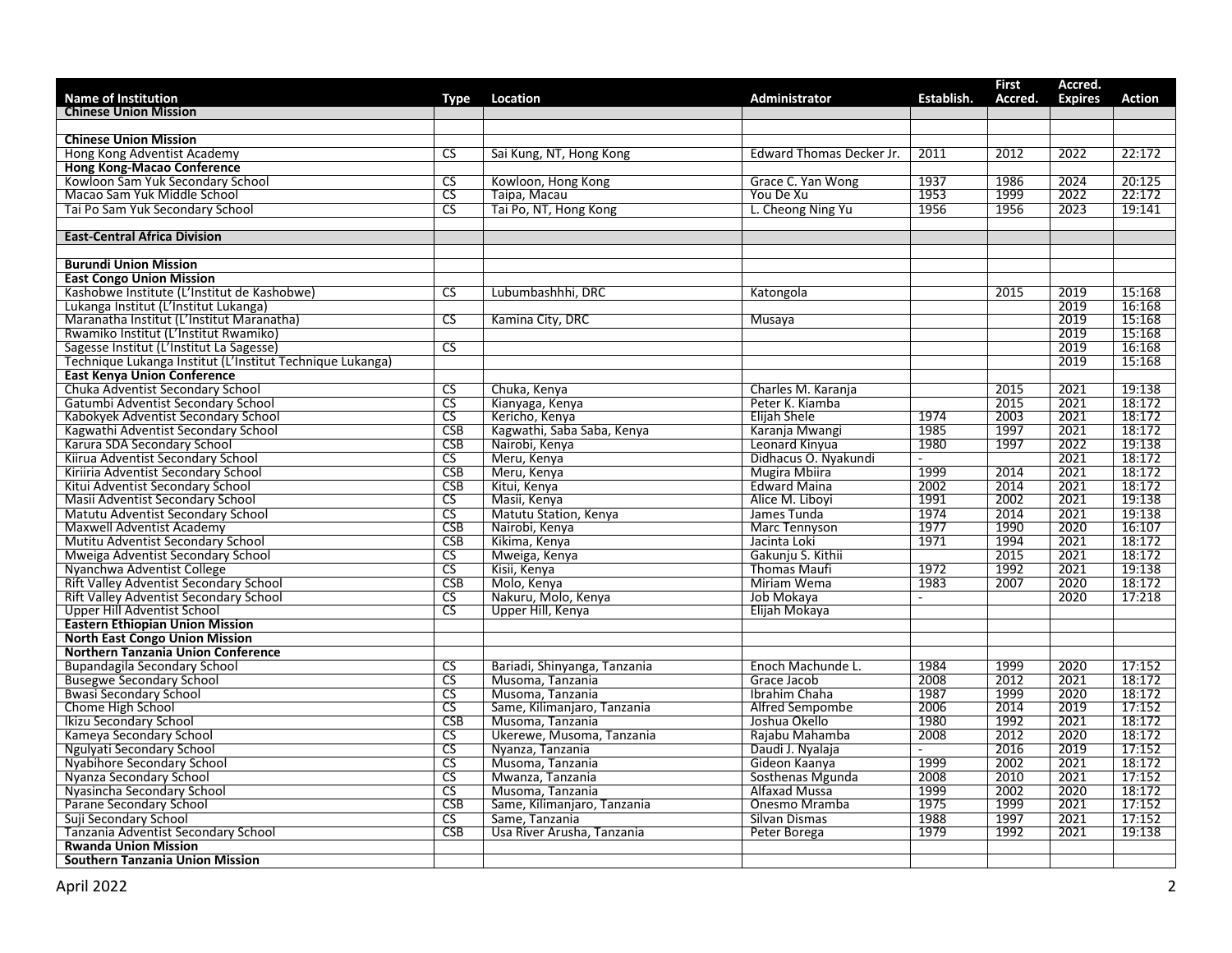|                                                                             |                        |                                     |                                             |                  | <b>First</b> | Accred.        |        |
|-----------------------------------------------------------------------------|------------------------|-------------------------------------|---------------------------------------------|------------------|--------------|----------------|--------|
| <b>Name of Institution</b>                                                  | Type                   | <b>Location</b>                     | Administrator                               | Establish.       | Accred       | <b>Expires</b> | Action |
| Iringa Advenist Secondary School                                            | CS.                    | Iringa, Tanzania                    | Julius Maroa                                |                  | 2016         | 2019           | 16:180 |
| Kitungwa Secondary School                                                   | $\overline{\text{cs}}$ | Morogoro, Tanzania                  | Tzihwa Kazagatha                            |                  | 2016         | 2020           | 16:180 |
| <b>Uganda Union Mission</b>                                                 |                        |                                     |                                             |                  |              |                |        |
| Bugema Adventist Secondary School                                           | <b>CSB</b>             | Kampala, Uganda                     | Kanyerezi Richard                           | 1948             | 1998         | 2022           | 19:222 |
| Katikamu SDA Secondary School                                               | $\overline{\text{CS}}$ | Gayaza, Kampala, Uganda             | Namansa Julius                              | $\sim$           | 2019         | 2022           | 19:222 |
| Katikamu SDA Secondary School                                               | CSB                    | Katikamu, Wobulenzi, Uganda         | Joseph Nyangoma                             | 1980             | 1999         | 2022           | 19:222 |
| Lakeside College Luzira                                                     | <b>CSB</b>             | Kampala, Uganda                     | Kyewaryanga Samuel                          | 1980             | 2001         | 2022           | 19:222 |
| <b>West Congo Union Mission</b>                                             |                        |                                     |                                             |                  |              |                |        |
| Bandalungwa Adventist Institute                                             | CS.                    | Kinshasa City, DRC                  | Lobo Tshiwala Isaac                         | $\sim$           | 2016         | 2019           | 16:107 |
| Kindele Adventist Institute                                                 | $\overline{\text{CS}}$ | Kinshasa City, DRC                  | K. Mua Kapinga                              | $\bar{a}$        | 2016         | 2019           | 16:107 |
| Maranatha Adventist Institute 1                                             | <b>CS</b>              | Matadi City, DRC                    | Madiumba M. Bruno                           |                  | 2016         | 2019           | 16:107 |
| <b>West Kenya Union Conference</b>                                          |                        |                                     |                                             |                  |              |                |        |
| Chebwai Adventist High School                                               | $\overline{\text{CS}}$ | Butali, Webuye, Kenya               | Mr. Martin Wamalwa                          | 1972             | 1999         | 2021           | 19:138 |
| Kamagambo Adventist High School                                             | <b>CSB</b>             | Kisii, Kenya                        | Mr. Moses Yugi                              | 1912             | 1992         | 2025           | 21:202 |
| Kimolwet Adventist Secondary School                                         | <b>CS</b>              | Kabiyiet, Kenya                     | Mr. Thomas Kitur                            | $\omega_{\rm c}$ | 2019         | 2021           | 19:138 |
| Migosi Seventh-day Adventist School                                         | $\overline{\text{cs}}$ |                                     |                                             |                  |              | 2023           | 21:202 |
| Nyabikaye Adventist Secondary School                                        | $\overline{\text{cs}}$ | Isebania, Kenya                     | Mr. Richard Dawa                            |                  | 2015         | 2021           | 21:202 |
| Nyabola Adventist Girls' Secondary School                                   | $\overline{\text{CS}}$ | Oyugis, Kenya                       | Mrs. Freda Oriko                            | 1960             | 1994         | 2025           | 21:202 |
| Ranen Adventist Secondary School                                            | $\overline{\text{cs}}$ | Sare-Awendo, Kenya                  | Pr. Roselyn Ayayo                           | 1975             | 1999         | 2025           | 21:202 |
| Segero Adventist School - Chesowos                                          | $\overline{\text{cs}}$ | Eldoret, Kenya                      | Mr. Oscar Musamali                          | 1977             | 1994         | 2022           | 19:138 |
| Segero Baraton Adventist School                                             | $\overline{\text{CS}}$ | Segero - Baraton, Kenya             | Mr. John Robert Ouko                        | $\sim$           |              | 2021           | 19:138 |
| Segero Heralds Adventist High School                                        | $\overline{\text{CS}}$ | Segero - River Tex, Kenya           | Mr. Obadiah Ruttoh                          |                  |              | 2022           | 19:138 |
| <b>Western Ethiopian Union Mission</b>                                      |                        |                                     |                                             |                  |              |                |        |
| <b>South Sudan Attached Territory</b>                                       |                        |                                     |                                             |                  |              |                |        |
|                                                                             |                        |                                     |                                             |                  |              |                |        |
| <b>Euro-Asia Division</b>                                                   |                        |                                     |                                             |                  |              |                |        |
|                                                                             |                        |                                     |                                             |                  |              |                |        |
| <b>Caucasus Union Mission</b>                                               |                        |                                     |                                             |                  |              |                |        |
| <b>East Russian Union Mission</b>                                           |                        |                                     |                                             |                  |              |                |        |
| <b>Far Eastern Union of Churches Mis</b>                                    |                        |                                     |                                             |                  |              |                |        |
| <b>Moldova Union of Churches Conf</b>                                       |                        |                                     |                                             |                  |              |                |        |
| <b>Southern Union Mission</b>                                               |                        |                                     |                                             |                  |              |                |        |
| <b>Ukrainian Union Conference</b>                                           |                        |                                     |                                             |                  |              |                |        |
| <b>West Russian Union Conference</b>                                        |                        |                                     |                                             |                  |              |                |        |
| <b>Crimea Mission</b>                                                       |                        |                                     |                                             |                  |              |                |        |
|                                                                             |                        |                                     |                                             |                  |              |                |        |
| <b>Inter-American Division</b>                                              |                        |                                     |                                             |                  |              |                |        |
|                                                                             |                        |                                     |                                             |                  |              |                |        |
| <b>Atlantic Caribbean Union Mission</b>                                     |                        |                                     |                                             |                  |              |                |        |
| <b>Bahamas Academy</b>                                                      | <b>CS</b>              | Nassau, Bahamas                     | Juliette Sands                              | 1949             | 1988         | 2022           | 20:157 |
| Cayman Academy                                                              | $\overline{\text{CS}}$ | Gr Cayman, Cayman Islands           | O'Neil Duncan                               | 1968             | 2012         | 2021           | 20:157 |
| <b>Grand Bahama Academy</b>                                                 | $\overline{\text{CS}}$ | Grand Bahama, Bahamas               | <b>Ruth Rolle</b>                           | 1981             | 2011         | 2021           | 20:157 |
| Maranatha Adventist Academy                                                 | $\overline{\text{cs}}$ | <b>Turks and Caicos Islands</b>     | <b>Reinford Trail</b>                       | 2001             | 2011         | 2021           | 18:174 |
| <b>Belize Union Mission</b>                                                 |                        |                                     |                                             |                  |              |                |        |
| <b>Belize Adventist College</b>                                             | $\overline{\text{CS}}$ | Calcutta, Corozal, Belize           | Celia Clarke                                | 1969             | 1995         | 2020           | 19:140 |
| Eden SDA High School                                                        | $\overline{\text{cs}}$ | Santa Elena, Cayo, Belize           | <b>Erodito Pineda</b>                       | 1987             | 2016         | 2019           | 17:154 |
| <b>Caribbean Union Conference</b>                                           |                        |                                     |                                             |                  |              |                |        |
| Antigua and Barbuda SDA Secondary School                                    | <b>CS</b>              | St Johns, Antigua, Ant/Bar          | <b>Cheryl Morris</b>                        | 1964             | 1988         | 2021           | 18:174 |
| Barbados SDA Secondary School                                               | $\overline{\text{cs}}$ | St. Michael, Barbados               | <b>Cecil Cummins</b>                        | 1953             | 1990         | 2022           | 18:174 |
| <b>Bequia SDA Secondary School</b>                                          | $\overline{\text{CS}}$ | Port Elizabeth, Bequia              | <b>Morrie Hercules</b>                      | 1956             | 1990         | 2017           | 16:108 |
|                                                                             | $\overline{\text{cs}}$ | Tortola, BVI                        | Wade Tobin                                  |                  | 2015         | 2021           | 20:157 |
| BVI SDA School (Tortola SDA Academy)<br>Dominica Adventist Secondary School | <b>CS</b>              |                                     |                                             | 1980             | 1990         | 2022           | 17:220 |
|                                                                             | $\overline{\text{cs}}$ | Portsmouth, Dominica                | Carlotta Challenger<br><b>Gemma Britton</b> | 1961             | 2000         | 2021           | 17:220 |
| Grenada SDA Comprehensive School                                            |                        | St. Patrick <sup>1</sup> s, Grenada |                                             |                  |              |                |        |
| Harmon High School                                                          | $\overline{\text{CS}}$ | Tobago, Trinidad & Tobago           | J. Joseph-Nicholls                          | 1952             | 1989         | 2021           | 20:157 |
| Mountain View Adventist Academy                                             | CS.                    | Richland Park, St Vincent           | <b>Anthony Olivierre</b>                    | 1958             | 1990         | 2021           | 20:157 |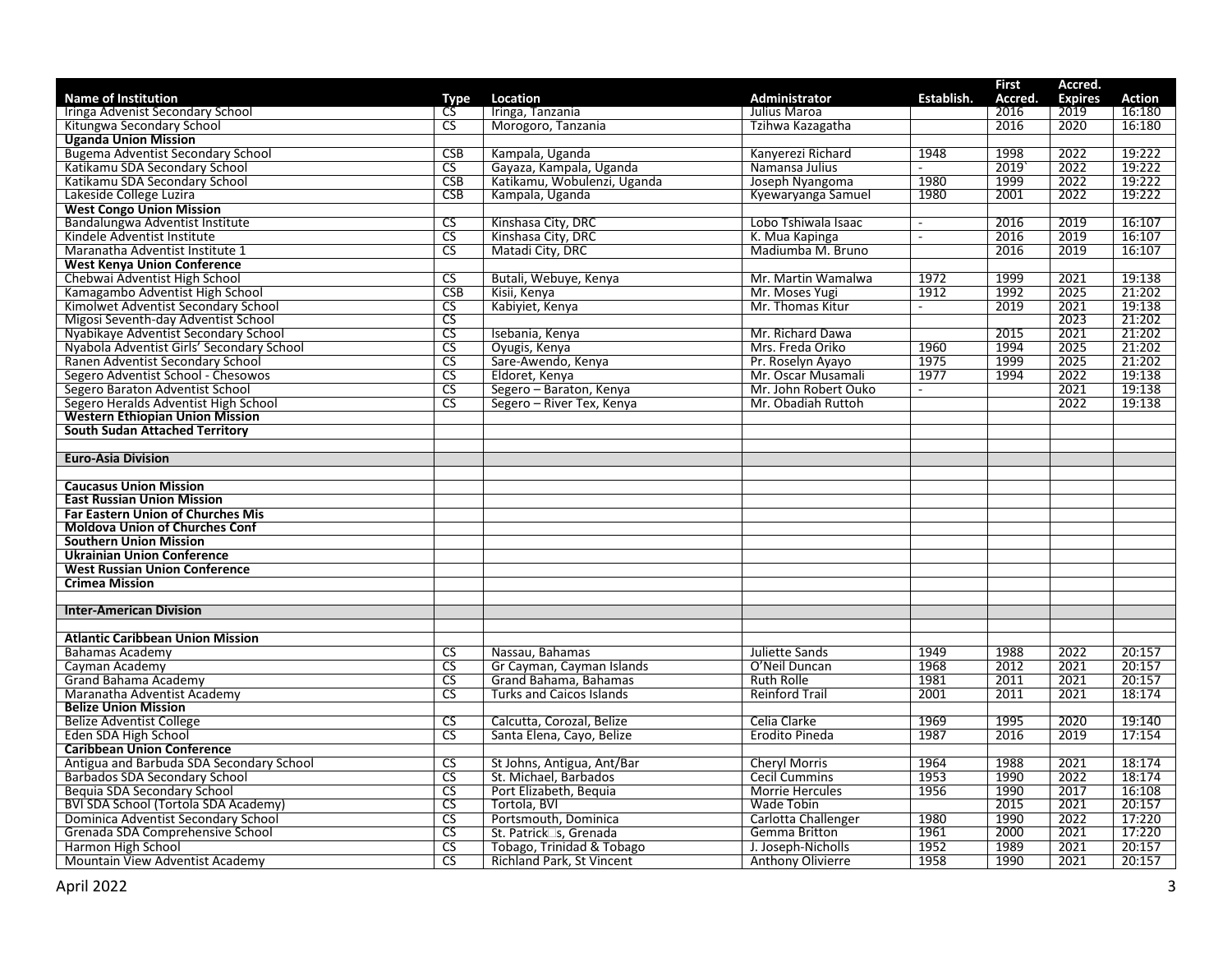|                                                                   |                                                  |                                 |                                         |                | <b>First</b> | Accred.        |                  |
|-------------------------------------------------------------------|--------------------------------------------------|---------------------------------|-----------------------------------------|----------------|--------------|----------------|------------------|
| <b>Name of Institution</b>                                        | Type                                             | Location                        | Administrator                           | Establish.     | Accred.      | <b>Expires</b> | <b>Action</b>    |
| St. Croix SDA Secondary School                                    | CS                                               | St. Croix, Virgin Islands       | <b>Hamil Tobias</b>                     | 1950           | 2000         | 2021           | 20:157           |
| St Thomas-St John SDA Secondary Sch                               | $\overline{\text{cs}}$                           | St Thomas, US Vir Islands       | <b>Whitman Browne</b>                   | 1951           | 1984         | 2025           | 22:173           |
| <b>Central Mexican Union Mission</b>                              |                                                  |                                 |                                         |                |              |                |                  |
| Centro Educativo Ignacio Manuel Altamirano                        | <b>CS</b>                                        | Delegacion Miguel Hidalgo       | Natanael Caamal                         | 1970           | 1987         | 2020           | 18:174           |
| <b>Colegio Miguel Angel Asturias</b>                              | $\overline{\text{CS}}$                           | Delegacion Benito Juarez        | Maria Esther Ortiz                      | 2009           | 2012         | 2021           | 20:157           |
| Instituto Adventista Manuel M. Ponce                              | $\overline{\text{CS}}$                           | Tizatlalli Metepec              | Ezequiel L. Altunar                     |                |              | 2019           | 17:220           |
| Instituto Angel de Campos                                         | <b>CS</b>                                        | Delegacion Ixtapalapa           | Juan Gonzalez                           | 1992           | 2004         | 2021           | 20:157           |
| <b>Chiapas Mexican Union Conference</b>                           |                                                  |                                 |                                         |                |              |                |                  |
| Colegio Adventista Amado Nervo                                    | <b>CS</b>                                        | Tapachula, Chiapas              | Ernesto A. P. Lopez                     | $\sim$         | 2016         | 2022           | 18:174           |
| Colegio Adventista Ninos Heroes (Pueblo Nuevo)                    | $\overline{\text{CS}}$                           | Solistahuacan, Chiapas          | Saul Roman Lopez                        | $\sim$         |              | 2021           | 20:157           |
| Colegio Adventista Ninos Heroes (Villa Flores)                    | <b>CS</b>                                        | Villaflores, Chiapas            | Geremias R. Ramos                       |                |              | 2020           | 18:174           |
| Colegio Cinco de Mayo                                             | $\overline{\text{CS}}$                           | Tuxtla Gutierrez, Chiapas       | Jaime E. G. Miguel                      | $\blacksquare$ | 2015         | 2019           | 17:154           |
| Colegio Gilberto Velazquez Plantel Norte                          | $\overline{\text{CS}}$                           | Tuxtla Gutierrez, Chiapas       | Abner Alegria Perez                     | $\sim$         | 2016         | 2020           | 17:154           |
| Colegio Gilberto Velazquez Plantel Sur                            | <b>CS</b>                                        | Chiapas                         |                                         | $\overline{a}$ |              | 2020           | 17:154           |
| Colegio Lazaro Cardenas del Rio                                   | $\overline{\text{CS}}$                           | Espinosa, Chiapas               | <b>Vicente Martinez</b>                 |                | 2020         | 2023           | 20:157           |
| Colegio Linda Vista                                               | CSB                                              | Solistahuacan, Chiapas          | Faustino G. Castillo                    | 1948           | 1985         | 2020           | 17:154           |
| Colegio Vicente Guerrero                                          | <b>CS</b>                                        | Coapilla Chiapas                | <b>Gamaliel Escobar</b>                 | $\blacksquare$ | 2020         | 2023           | 20:157           |
| <b>Dominican Union Conference</b>                                 |                                                  |                                 |                                         |                |              |                |                  |
| Colegio Adv Bethel, Santo Domingo                                 | $\overline{\text{cs}}$                           | Herrera, Santo Domingo, DR      | Elisa Mejia                             |                | 2012         | 2023           | 20:123           |
| Colegio Adventista Dominicano                                     | $\overline{\text{CS}}$                           | Sonador, Bonao, DR              | Alexandra Mora                          | 1946           | 2018         | 2022           | 20:123           |
| Colegio Adventista Ebenezer                                       | $\overline{\text{CS}}$                           | Hato Mayor, DR                  | Miriam E. Zorilla                       | $\blacksquare$ | 2018         | 2023           | 20:123           |
| Colegio Adventista Eligio Contreras                               | CS                                               | Puerto Plato, DR                | Damaris Estevez                         | $\sim$         | 2016         | 2021           | 20:157           |
| Colegio Adventista Josefina Wright                                | $\overline{\mathsf{CS}}$                         | Los Mina, DR                    | Magdalena Galva                         |                | 2012         | 2022           | 20:123           |
| Colegio Adventista Juan Pablo Duarte                              | $\overline{\text{CS}}$                           | San Pedro de Macoris, DR        | Julio Castro                            | 1974           | 1980         | 2021           | 20:157           |
| Colegio Adventista Las Americas-Azua                              | $\overline{\text{CS}}$                           | Azua, Dominican Republic        | Rafaela Abreu                           | 1995           | 2010         | 2023           | 19:223           |
| Colegio Adventista Metropolitano                                  | $\overline{\text{CS}}$                           | Santo Domingo, Dom Rep          | R. Scarfullery                          | 1975           | 1998         | 2024           | 19:223           |
| Colegio Adventista Profesora Milagros Ferreira                    | <b>CS</b>                                        | San Francisco de Macoris, DR    | Francis De la Rosa                      | 1964           | $\sim$       | 2019           | 17:154           |
| Colegio Adventista Ozama                                          | $\overline{\text{CS}}$                           | Santo Domingo, DR               | Magdalena Galva                         | 1979           | 1998         | 2022           | 20:123           |
| Colegio Salvador Alvarez Adventist School                         | $\overline{\text{CS}}$                           | Jababa Moca, Dominican Republic | Aritza Bueno                            | 1979           | 2016         | 2021           | 20:157           |
| <b>Dutch Caribbean Union Mission</b>                              |                                                  |                                 |                                         |                |              |                |                  |
| <b>East Venezuela Union Mission</b>                               |                                                  |                                 |                                         |                |              |                |                  |
| Colegio Adventista Maranatha de San Felix                         | <b>CS</b>                                        | San Felix, Edo. Bolivar, V      | Hildemaro Acosta                        | 1997           | 2007         | 2019           | 15:169           |
| UEA "Braulio Perez Marcio"                                        | $\overline{\text{CS}}$                           | Maturin, Edo. Monagas, V        | Ariannis de Lara                        | 1973           | 2010         | 2024           | 20:123           |
| UEA "Libertador" de Canaguan                                      | $\overline{\text{CS}}$                           | Camaguan, Edo. Guarico, V       | Efrain Infante                          | 1982           |              | 2023           | 20:123           |
| <b>El Salvador Union Mission</b>                                  |                                                  |                                 |                                         |                |              |                |                  |
| Colegio Adventista de Chalatenango                                | <b>CS</b>                                        | Chalatenango, El Salvador       | Evelyn J. de Gomez                      | 1984           | 2014         | 2022           | 20:123           |
|                                                                   | $\overline{\text{CS}}$                           | Cuscatlan, El Salvador          |                                         | 1979           | 2013         | 2021           | 19:140           |
| Colegio Adventista de Cojutepeque<br>Colegio Adventista de Jocoro | $\overline{\text{CS}}$                           | Morazan, El Salvador            | Deysi N. Argueta<br>Maria M. P. de Lazo |                | 2016         | 2023           | 20:123           |
|                                                                   | $\overline{\text{CS}}$                           |                                 |                                         | 1997           | 2015         | 2023           | 20:123           |
| Colegio Adventista de Quezaltepeque                               |                                                  | Quezaltepeque la Libertad, E S  | Ana de Argumedo                         |                |              |                |                  |
| Colegio Adventista de San Miguel                                  | <b>CS</b>                                        | San Miguel, El Salvador         | Aura V. G. Silva                        | 1982<br>1999   | 2002         | 2022<br>2022   | 20:123<br>20:123 |
| Colegio Adventista de San Salvador                                | $\overline{\text{CS}}$<br>$\overline{\text{CS}}$ | San Salvador, El Salvador       | <b>Eliseo Martinez</b>                  |                | 2014         |                | 19:140           |
| Colegio Adventista de Sonsonateco                                 |                                                  | Sonsonate, El Salvador          | Elisa M. de Tisnado                     | 1969           |              | 2021           |                  |
| Colegio Adventista de Soyapango                                   | $\overline{\text{CS}}$                           | San Salvador, El Salvador       | Juan R. Aguilar                         | 1998           | 2014         | 2023           | 20:123           |
| Colegio Adventista de Usuluteco                                   | <b>CS</b>                                        | Usuluteco, El Salvador          | Alexander Ayala                         |                | 2015         | 2022           | 20:123           |
| Colegio Adventista John Nevins Andrews                            | $\overline{\text{CS}}$                           | Santa Ana, El Salvador          | Claudia Elizondo                        |                |              | 2021           | 19:140           |
| Colegio Adventista Redencion                                      | $\overline{\text{CS}}$                           | Usulutan, El Salvador           | Carlos J. Hernandez                     |                | 2015         | 2022           | 20:123           |
| Colegio Adventista Santa Cruz Michapa                             | $\overline{\text{CS}}$                           | Santa Cruz Michapa, E S         | Nubia C. Comejo                         |                | 2018         | 2021           | 20:157           |
| Colegio Medelo Central                                            | <b>CS</b>                                        |                                 |                                         |                |              | 2019           | 15:169           |
| Colegio Modelo Scandia                                            | $\overline{\text{CS}}$                           | San Salvador, El Salvador       | Omar Escobar                            | 1969           | 2014         | 2021           | 17:154           |
| Escuela Adventista de Capacitacion                                | $\overline{\text{CS}}$                           | El Salvador                     |                                         |                |              | 2021           | 19:140           |
| French Antilles-Guiana Union Conf                                 |                                                  |                                 |                                         |                |              |                |                  |
| Cite Scolaire Adventiste "Rama"                                   | <b>CS</b>                                        | Sainte-Luce, Martingue          | <b>Georges Chanteur</b>                 |                | 2018         | 2021           | 19:140           |
| College/Lycee La Perseverance Joseph Bigord                       | $\overline{\text{cs}}$                           | Abymes cedex, Guadeloupe        | <b>Martin Charbonne</b>                 |                | 2018         | 2023           | 19:140           |
| <b>Guatemala Union Mission</b>                                    |                                                  |                                 |                                         |                |              |                |                  |
| Colegio Adventista Bethania                                       | $\overline{\mathsf{CS}}$                         | Izabal, Guatemala               | Arely de Ogaldez                        |                | 2015         | 2019           | 16:108           |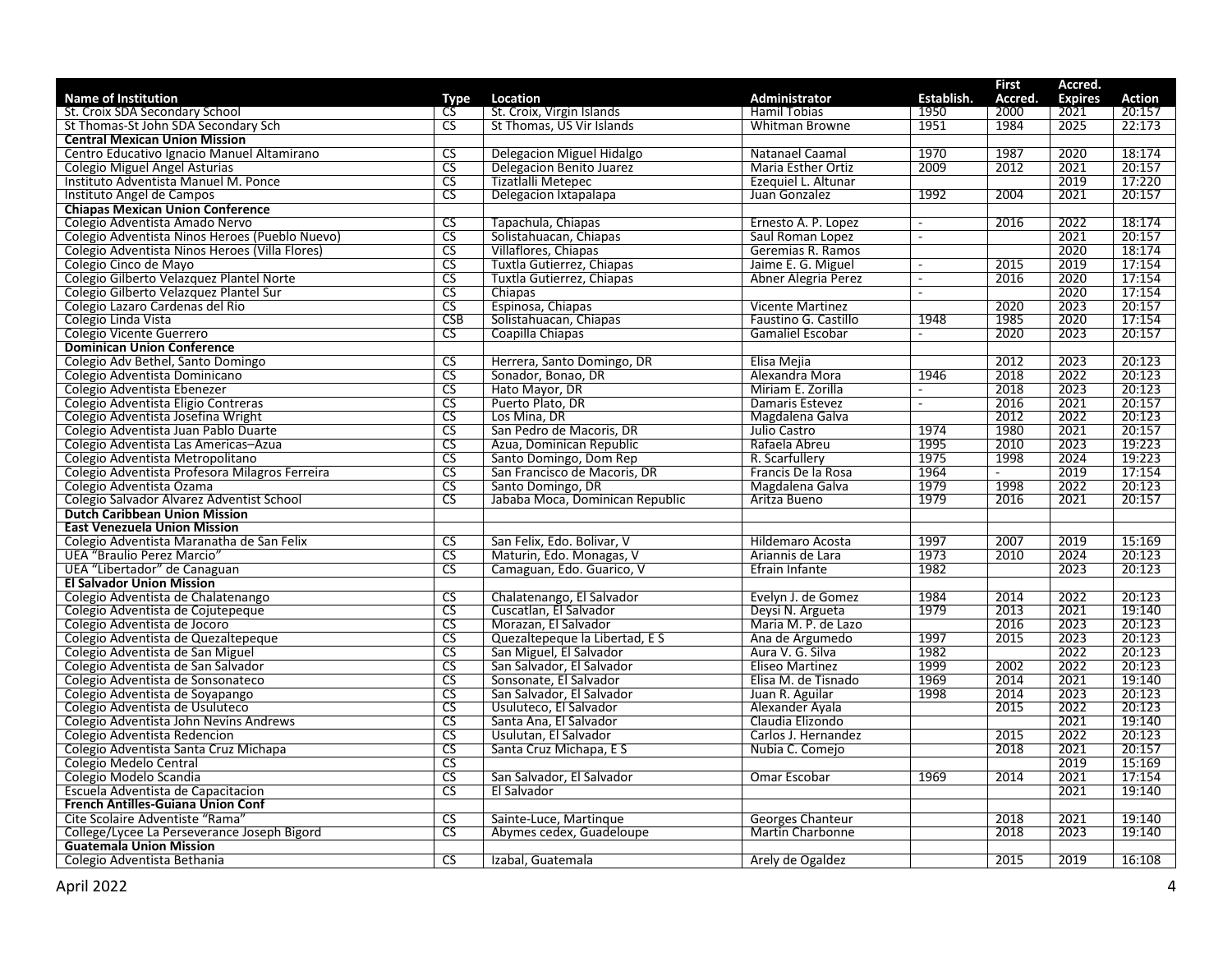|                                               |                                   |                                   |                          |                          | <b>First</b> | Accred.        |               |
|-----------------------------------------------|-----------------------------------|-----------------------------------|--------------------------|--------------------------|--------------|----------------|---------------|
| <b>Name of Institution</b>                    | Type                              | Location                          | Administrator            | Establish.               | Accred.      | <b>Expires</b> | <b>Action</b> |
| Colegio Adventista de Petén                   | CS                                | San Benito Peten, Guatemala       | Miguel Angel Mejia       |                          | 2015         | 2022           | 19:223        |
| Colegio Adventista "Dr. Braulio Perez Marcio  | $\overline{\text{CS}}$            | Sta. Cruz del Quiche, G           | Maydeline Giron          |                          | 2017         | 2022           | 18:174        |
| Colegio Adventista Emmanuel                   | $\overline{\text{cs}}$            | Escuintla, Guatemala              | Jocselyn Gomez           |                          | 2017         | 2021           | 20:157        |
| Colegio Adventista Florida                    | $\overline{\text{CS}}$            | La Florida, Guatemala             | Lesvia Chacate           | $\overline{\phantom{a}}$ | 2017         | 2022           | 18:174        |
| Colegio Adventista Getsamani                  | $\overline{\text{CS}}$            | La Libertad, Peten, G             | Heber Hernandez          | $\sim$                   | 2018         | 2022           | 19:223        |
| Colegio Mixto "Juan Bautista Alberdi"         | CS                                | Guatemala City, Guatemala         | Graciela Gomez de Ajanel | 2015                     |              | 2022           | 19:140        |
| Colegio Adventista Maranatha                  | <b>CS</b>                         | Totonicapan, Guatemala            | Edin A. Guerra           |                          | 2016         | 2019           | 17:154        |
| Colegio Adventista Modelo                     | $\overline{\text{CS}}$            | San Marcos, Guatemala             | Vinicio Lopez            | $\bar{a}$                | 2018         | 2023           | 19:140        |
| Colegio Adventista Moises Tahay               | $\overline{\text{CS}}$            | Quetzaltenango, Guatemala         | Nelson Aguilar           |                          | 2017         | 2022           | 18:174        |
| Colegio Adventista Moria                      | $\overline{\text{CS}}$            | Jalapa, Guatemala                 | Widmer Ronel Paz         |                          | 2016         | 2020           | 18:174        |
| Colegio Adventista Orion - Jocotenango        | <b>CS</b>                         | Zacatepequez, Guatemala           | Karina Colindres         | 1989                     |              | 2021           | 17:154        |
| Colegio Adventista Orion - San Marcos         | $\overline{\text{CS}}$            | San Marcos, Guatemala             | Alba G. Gomez            |                          | 2016         | 2023           | 19:140        |
| Colegio Adventista Redencion                  | $\overline{\text{CS}}$            | Cerca Estacion Policia, Guatemala | Blanca Edina Perez       | $\blacksquare$           | 2018         | 2023           | 19:140        |
| Colegio Adventista Sinai                      | $\overline{\text{cs}}$            | Chiquimula, Guatemala             | Ulda Arrivillaga         |                          | 2018         | 2022           | 19:140        |
| Colegio Adventista Tecnico Adventista del Sur | $\overline{\text{CS}}$            | Escuintla, Guatemala              | Miguel A. Mejia          |                          | 2017         | 2021           | 18:174        |
| Colegio Adventista Valparaiso                 | $\overline{\text{CS}}$            | Huehuetenango, Guatemala          | Envin Joel Lopez         |                          | 2017         | 2022           | 18:174        |
| Liceo Adventista El Progreso                  | $\overline{\text{CS}}$            | Colonial Toledo, Guatemala        | Ixel Arauz               | 1908                     | 1987         | 2022           | 19:140        |
| Liceo Adventista Guatemalteco                 | $\overline{\overline{\text{CS}}}$ | Zona 2, Guatemala                 | Odeeth Natareno          |                          | 2017         | 2021           | 18:174        |
| <b>Haitian Union Mission</b>                  |                                   |                                   |                          |                          |              |                |               |
| College Adventiste des Gonaives               | $\overline{\text{CS}}$            | Haiti                             |                          |                          |              | 2019           | 17:220        |
| College Adventiste des Vertieres              | $\overline{\mathsf{CS}}$          | Haiti                             |                          |                          |              | 2019           | 17:220        |
| <b>Honduras Union Mission</b>                 |                                   |                                   |                          |                          |              |                |               |
| Centro de Educacion Basica Bertha de Witt     | $\overline{\text{CS}}$            | Honduras                          |                          |                          |              | 2019           | 17:154        |
| Centro Educacional Adventista                 | <b>CS</b>                         | Cortes, Honduras                  | <b>Victor Sanchez</b>    | 1964                     | 1984         | 2019           | 17:154        |
| Colegio Adventista Ideal                      | $\overline{\text{CS}}$            | Choluteca, Honduras               | Jose L. R. Acosta        | 1976                     | 2016         | 2021           | 18:174        |
| Daniel Christian School                       | $\overline{\text{CS}}$            |                                   |                          |                          |              | 2023           | 22:173        |
| Escuela Adventista French Harbour             | $\overline{\text{CS}}$            | Banco Atlantida, Honduras         | Norma Mae Francis        | 1981                     | 2016         | 2021           | 17:154        |
| Escuela Bilingue Maranatha Comayagua          | $\overline{\text{CS}}$            | Comayagua, Honduras               | Maxine Bodden            | 2000                     | 2016         | 2022           | 19:140        |
| Instituto Adventista Ceibelo                  | $\overline{\text{cs}}$            | La Ceibelo Atlantida, Honduras    | Karla W. Cuellar         |                          |              | 2022           | 19:140        |
| Instituto Adventista "Guanaja"                | $\overline{\text{CS}}$            | Guanaja Caye, Honduras            | Martha C. N. Lovo        |                          | 2013         | 2023           | 20:123        |
| Instituto Adventista "Magrove Bight"          | $\overline{\text{CS}}$            | Islas de la Bahia, Honduras       | Timna V. Sanchez         |                          | 2015         | 2023           | 20:123        |
| Instituto Adventista Metropolitano            | <b>CS</b>                         | Tegucigalpa, Honduras             | Erika L. Alvarenga       | 1990                     | 2012         | 2021           | 18:174        |
| Instituto Adventista Utila                    | $\overline{\text{CS}}$            | Utila, Isla de la Bahia, Honduras | Greta G. Estrada         |                          |              | 2023           | 20:123        |
| Instituto Educacional Adventista              | $\overline{\text{CS}}$            | San Pedro Sula, Honduras          | Fanny G. Cruz            | $\sim$                   | 2017         | 2019           | 18:174        |
| Pizzaty Adventist Bilingual School            | $\overline{\text{CS}}$            | Atlantida, Honduras               | Gloria D. M. Varela      |                          | 2018         | 2022           | 19:140        |
| <b>Inter-Oceanic Mexican Union Conf</b>       |                                   |                                   |                          |                          |              |                |               |
| Colegio Adventista Cnco de Febrero            | $\overline{\text{CS}}$            | Oaxaca, Mexico                    | Joel G. Martinez         | 1992                     | 2001         | 2022           | 20:123        |
| Colegio Adventista Ignacio de la Llave        | $\overline{\text{CS}}$            | Minatitlan, Veracruz, Mexico      | S. G. Fernandez          |                          | 2017         | 2024           | 20:157        |
| Colegio General Ignacio Zaragoza              | $\overline{\text{CS}}$            | Coatzacoalcos, Veracruz, Mexico   | Elda H. Rios             | 1997                     | 2004         | 2021           | 19:140        |
| Colegio Ignacio Allende                       | <b>CS</b>                         | Poza Rica, Veracruz, Mexico       | Javier S. Conde          | 2000                     | 2004         | 2022           | 19:140        |
| Colegio Istmo                                 | $\overline{\text{CS}}$            | Oaxaca, Mexico                    | Rogelio Rios             |                          |              | 2022           | 20:123        |
| Colegio Juan Escutia                          | $\overline{\text{CS}}$            | Comalcalco, Tabasco, Mexico       | Jose H. J. Escobar       | 1977                     | 2017         | 2023           | 19:223        |
| Colegio Lazaro Cardenas del Rio               | $\overline{\text{CS}}$            | Nanchital, Veracruz, Mexico       | Daniel R. Najera         | 1997                     | 2012         | 2021           | 19:140        |
| Colegio "Nicolas Bravo"                       | $\overline{\text{CS}}$            | Morelos, Mexico                   | M. Elena E. Cedillo      | 1998                     | 2012         | 2023           | 20:157        |
| <b>Colegio Ninos Heroes</b>                   | $\overline{\text{cs}}$            | Ixhuatlan del Sureste, Ver., M    | Jose M. B. Gavilla       |                          | 2016         | 2021           | 19:140        |
| Colegio Ramon Galquera Montuy School          | $\overline{\text{CS}}$            | Huimanguillo, Tabasco, Mexico     | Abigail Navaro           |                          | 2018         | 2021           | 19:223        |
| Colegio Valentin Gomez Farias                 | $\overline{\text{CS}}$            | Veracruz, Mexico                  | Javier S. Conde          | 1984                     | 2001         | 2021           | 19:140        |
| <b>Jamaica Union Conference</b>               |                                   |                                   |                          |                          |              |                |               |
| Kingsway High School                          | $\overline{\text{CS}}$            | Kingston, Jamaica                 | Redva Martin-Ferril      | 1948                     | 1997         | 2021           | 20:123        |
| Victor Dixon High School                      | $\overline{\text{CS}}$            | Mandeville, Jamaica               | Orchid Smith             | 1919                     | 2005         | 2021           | 20:123        |
| <b>North Colombian Union Conference</b>       |                                   |                                   |                          |                          |              |                |               |
| Colegio Adventista Bethel de Saravena         | $\overline{\text{CS}}$            | Saravena-Arauca, Colombia         | Arhy Merchan             | 1969                     | 2018         | 2022           | 18:174        |
| Colegio Adventista de Quibdo Bolivar Escandon | <b>CS</b>                         | Quidbo-Choco, Colombia            | Claudia R. Murillo       |                          | 2017         | 2021           | 18:174        |
| Colegio Adventista de Apartado                | $\overline{\text{CS}}$            | Barrio Manzanares, Colombia       | Carmen Lisperuza         | 1953                     | 1990         | 2023           | 20:123        |
| Colegio Adventista de Cartagena               | $\overline{\text{CS}}$            | Cartagena-Bolivar, Colombia       | Edwin J. D. Castelar     |                          |              | 2021           | 19:140        |
|                                               |                                   |                                   |                          |                          |              |                |               |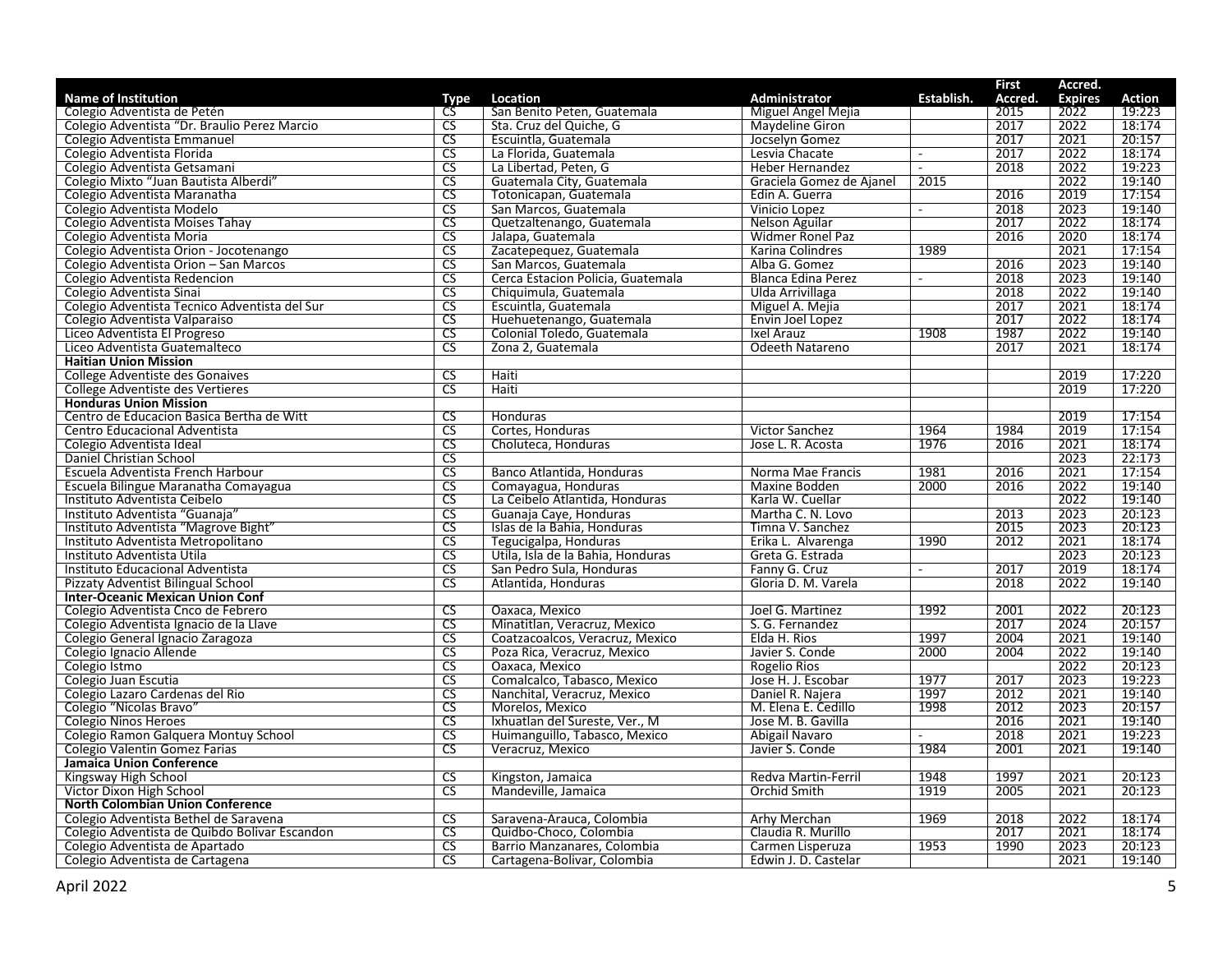|                                                    |                                   |                                   |                          |                | <b>First</b> | Accred.        |               |
|----------------------------------------------------|-----------------------------------|-----------------------------------|--------------------------|----------------|--------------|----------------|---------------|
| <b>Name of Institution</b>                         | Type                              | Location                          | <b>Administrator</b>     | Establish.     | Accred.      | <b>Expires</b> | <b>Action</b> |
| Colegio Adventista de Turbo                        | CS                                | Barrio Juan, Colombia             | Iveth A. Cuesta          | 1967           | 2016         | 2022           | 20:123        |
| Colegio Adventista del Atlantico "Max Trummer"     | $\overline{\text{CS}}$            | Barranguilla, Colombia            | Abimael De la Cruz       | 1960           | 2005         | 2021           | 19:140        |
| Colegio Adventista del Sur                         | $\overline{\text{cs}}$            |                                   |                          |                |              | 2021           | 20:123        |
| Colegio Adventista Libertad del Norte              | $\overline{\text{CS}}$            | Bucaramanga, Santander, C         |                          |                |              |                |               |
| Colegio Adventista Libertad de Bucaramanga         | $\overline{\text{CS}}$            | Bucaramanga, Colombia             | Hugo Estupinan           | 1940           | 1988         | 2022           | 19:140        |
| Colegio Adventista Libertad de Sabana Torres       | $\overline{\text{CS}}$            | Sabana de Torres, San, Colombia   | Nestor G.C. Prada        |                | 2018         | 2023           | 19:140        |
| Colegio Adventista Simon Bolivar                   | <b>CS</b>                         | Medellin-Antioquia, Colombia      | Dario A. C. Marin        | 1973           | 2017         | 2022           | 18:174        |
| Instituto Adventista de Cucuta                     | $\overline{\text{CS}}$            | Cucuta, North Santander, C        | Arbey P. Gutierrez       | 1971           | 2018         | 2021           | 18:174        |
| Instituto Adventista del Carare                    | $\overline{\text{CS}}$            |                                   | Alexander Sanchez        | 1972           | 2018         | 2022           | 19:140        |
|                                                    | CS                                | Cimitrra-Santander, Colombia      |                          |                |              | 2022           | 20:123        |
| Instituto Colombo Venezolano                       |                                   | Medellin, Colombia                | Victor Cabrera           | 1936           |              |                |               |
| Institucion Educativa Adventista del ILlano        | <b>CSB</b>                        | Meta, Colombia                    | Lucy Amparo Cely         | 1976           |              | 2022           | 20:123        |
| Liceo Adventista Libertad de Tame                  | $\overline{\text{cs}}$            | Tame-Arauca, Colombia             | Venus E. I. Rincon       | 1987           | 2012         | 2021           | 18:174        |
| <b>North Mexican Union Conference</b>              |                                   |                                   |                          |                |              |                |               |
| Colegio Ahome                                      | <b>CS</b>                         | Los Mochis, Sinaloa, Mexico       | A.R. de Leo Romero       | $\overline{a}$ | 2017         | 2021           | 20:157        |
| Colegio Adventista Obregon                         | $\overline{\text{CS}}$            | Cd. Obregon, Sonora, Mesico       | Jesus A. L. Miranda      |                | 2017         | 2019           | 18:174        |
| Colegio Alfa y Omega                               | $\overline{\text{CS}}$            | Cd.Reynosa, Tamaulipas, Mexico    | <b>Hector Olivas Dik</b> | $\sim$         | 2018         | 2021           | 20:157        |
| Colegio Constitucion Mexicana                      | $\overline{\text{CS}}$            | Cd. Madero, Tamaulipas, Mexico    | Josefina Mora            | $\sim$         | 2015         | 2021           | 20:157        |
| Colegio de Culiacan                                | $\overline{\overline{\text{CS}}}$ | Culiacan, Sinaloa, Mexioco        | Mario Rabago             | 1986           | 2007         | 2022           | 18:174        |
| Colegio del Pacifico                               | $\overline{\text{cs}}$            | Navojoa, Sonora, Mexico           | Oscar Monarrez           | 1948           | 1986         | 2022           | 19:140        |
| Colegio Helena Harmon                              | $\overline{\text{CS}}$            | Mexicali, Baja California, Mexico | <b>Esther Valdez</b>     | 1961           | 2007         | 2022           | 19:140        |
| Colegio Juan de la Barrera                         | $\overline{\text{CS}}$            | Cd. Juarez. Chihuahua. Mexico     | Gilmar Escalante         | 1972           | 2018         | 2021           | 19:140        |
| Colegio Manuel Bernardo Aguirre                    | $\overline{\text{CS}}$            | Chihuahua, Chihuahua, Mexico      | Janeth Dominguez         | $\sim$         | 2018         | 2020           | 19:140        |
| Colegio Mariano Matamoros                          | $\overline{\text{CS}}$            | Tijuana, Baja California, Mexico  | Marco A. Arcos           | 1968           | 2007         | 2022           | 19:140        |
| Colegio Ninos Heroes, Guasave                      | <b>CS</b>                         | Guasave, Sinaloa, Mexico          | Sinuhe E. S. Lopez       | 1951           | 2018         | 2021           | 19:140        |
| Colegio de Nogales                                 | $\overline{\text{CS}}$            | Nogales, Sonora, Mexico           | Ignacio Martinez         | 1981           | 1988         | 2020           | 18:174        |
| Instituto Soledad Acevedo de los Reyes             | $\overline{\text{CS}}$            | Montemorelos, N. L. Mexico        | Sany M. Alvarado         |                | 2017         | 2020           | 18:174        |
| Instituto Vicente Suarez                           | $\overline{\text{CS}}$            | Monterrey, Nuevo Leon, Mexico     | <b>Ruth Sauza</b>        | 1979           | 2007         | 2021           | 20:157        |
| <b>Panama Union Mission</b>                        |                                   |                                   |                          |                |              |                |               |
| Colegio Adventista Bilingue de Volcan              | $\overline{\text{cs}}$            | Volcan, Panama                    | Jessica Martinez         |                | 2016         | 2021           | 17:154        |
| Colegio Adventista Bilingue de Changuinola         | $\overline{\text{CS}}$            | San-San Puente, Panama            | Nedelka Reid             | 1997           | 2012         | 2023           | 20:123        |
| Colegio Adventista Bilingue de David               | $\overline{\text{CS}}$            | Coquito, David, Panama            | Gustavo Guerrero         | 1976           |              | 2024           | 20:123        |
| Colegio Adventista de Chorrera                     | <b>CS</b>                         | Calle Nvo. Limoncillo, Panama     | Luz M. de Villareal      |                | 2016         | 2021           | 20:157        |
|                                                    | $\overline{\text{CS}}$            |                                   |                          | $\sim$         |              |                |               |
| Colegio Adventista de Ciudad Radial                | $\overline{\text{CS}}$            | Ciudad Radial, Panama             | N. Guerra de Lara        |                |              | 2021           | 20:157        |
| Colegio Adventista de Colon                        |                                   | Colon, Panama                     | Yohany Chavanz           | 1953           | 2012         | 2023           | 20:123        |
| Colegio Adventista de El Veinte                    | $\overline{\text{CS}}$            | San Juan, Panama                  | Luis M. Rodriguez        | $\sim$         |              | 2021           | 20:157        |
| Colegio Adventista Metropolitano-Panama            | <b>CS</b>                         | San Francisco, Panama             | Abnel Fernandez          | 1925           | 1998         | 2023           | 20:123        |
| Instituto Adventista Panameno                      | $\overline{\text{CS}}$            | Chiriqui, Panama                  | <b>Eliaser Utate</b>     | 1920           | 2010         | 2023           | 20:123        |
| <b>Puerto Rican Union Conference</b>               |                                   |                                   |                          |                |              |                |               |
| Academia Adventista Central de Caguas              | $\overline{\text{CS}}$            | Caguas, Puerto Rico               | Luis Felipe Viera        | 1976           | 1989         | 2023           | 19:140        |
| Academia Adventista Central Ramon Rivera Perez     | <b>CS</b>                         | San Sebastian, Puerto Rico        | <b>Milagros Garcia</b>   | 1968           | 1998         | 2021           | 20:157        |
| Academia Adventista de Aguadilla                   | $\overline{\text{CS}}$            | Aguadilla, Puerto Rico            | Carmen Rodriguez         | 1982           | 1989         | 2021           | 17:220        |
| Academia Adventista de Bella Vista                 | $\overline{\text{cs}}$            | Mayaguez, Puerto Rico             | Delia I. Montalvo        | 1998           | 2007         | 2022           | 17:220        |
| Academia Adventista de Rio Grande                  | $\overline{\text{CS}}$            | Rio Grande, Puerto Rico           | <b>William Fernandez</b> | 1978           | 1989         | 2021           | 20:157        |
| Academia Adventista de Suroeste - Sabana Grande    | $\overline{\text{CS}}$            | Sabana Grande, Puerto Rico        | Enid Hernandez           | 1956           | 2007         | 2021           | 20:157        |
| Academia Adventista del Norte de Arecibo           | $\overline{\text{cs}}$            | Arecibo, Puerto Rico              | Maria Caban              | 1972           | 2004         | 2021           | 20:157        |
| Academia Adventista del Oeste                      | $\overline{\text{CS}}$            | Mayaguez, Puerto Rico             | Sylvia N. Rivera         | 1957           | 1989         | 2022           | 19:223        |
| Academia Adventista Dr. Dennis Soto                | $\overline{\text{CS}}$            | Ponce, Puerto Rico                | Zulma Santiago           | 1962           | 2004         | 2022           | 19:223        |
| Academia Adventista Metropolitana                  | <b>CS</b>                         | Rio Piedras, Puerto Rico          | Danael Rodriguez         | 1937           | 1980         | 2024           | 20:123        |
| Academia Regional Adventista del Este              | CS                                | Rio Grande, Puerto Rico           |                          |                |              | 2021           | 20:157        |
| Academia Regional Adventista del Norte - Vega Baja | $\overline{\text{CS}}$            | Vega Baja, Puerto Rico            | Juan Millian             | 1976           | 1989         | 2023           | 20:123        |
| <b>South Central American Union Mission</b>        |                                   |                                   |                          |                |              |                |               |
| Centro Educacional Adventista de Chinandega        | $\overline{\text{CS}}$            | Chinandega, Nicaragua             | Principal                |                | 2016         | 2022           | 20:123        |
| Centro Educativo Adventista de Limon               | <b>CS</b>                         | Limon, Costa Rica                 | Delroy Carnegie          | 1984           | 2010         | 2022           | 20:123        |
| Colegio Adventista de Bluefields                   | $\overline{\text{CS}}$            | Barrio Beholden, Nicaragua        | Guillermina Berger       | $\omega$       | 2016         | 2019           | 17:154        |
| Colegio Adventista de Costa Rica                   | $\overline{\text{CS}}$            |                                   | Xinia Gamboa de Burgos   |                |              | 2022           | 19:140        |
|                                                    |                                   | Hatillo, Costa Rica               |                          |                |              |                |               |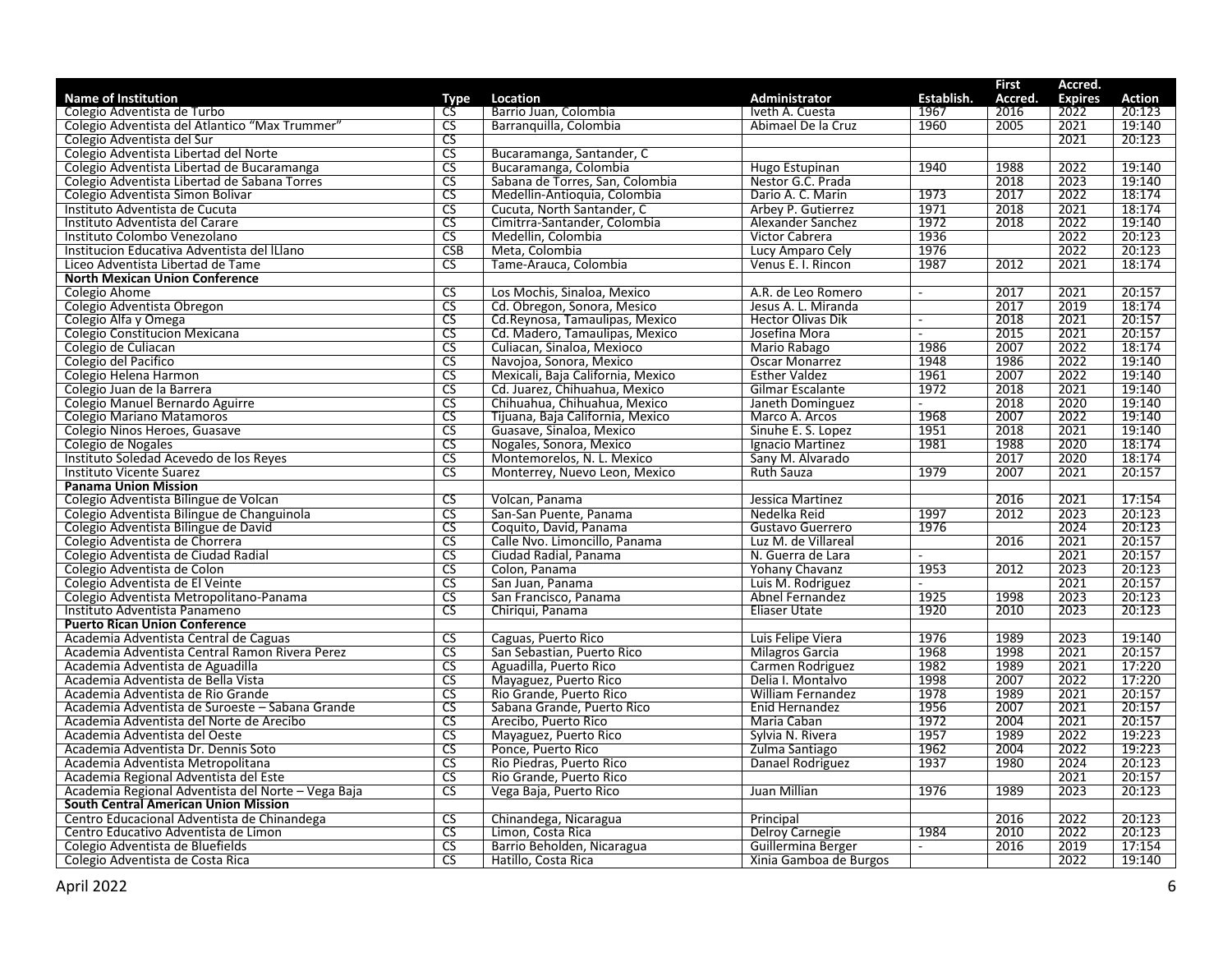|                                                          |                          |                                   |                          |            | <b>First</b> | Accred.        |        |
|----------------------------------------------------------|--------------------------|-----------------------------------|--------------------------|------------|--------------|----------------|--------|
| <b>Name of Institution</b>                               | Type                     | Location                          | Administrator            | Establish. | Accred.      | <b>Expires</b> | Action |
| Colegio Adventista de Esteli                             | <b>CS</b>                | Esteli, Nicaragua                 | Prinicpal                |            |              | 2023           | 20:123 |
| Colegio Adventista Metropolitano                         | $\overline{\text{cs}}$   | Managua, Nicaragua                | Principal                |            |              | 2023           | 20:123 |
| Colegio Adventista Porteno                               | CS                       | Porteno, Nicaragua                | Ana P. Aguirre           |            |              | 2022           | 20:123 |
| Colegio Adventista Secundario de Matagalpa               | <b>CS</b>                | Matagalpa, Nicaragua              |                          |            | 2016         | 2022           | 20:123 |
| Colegio Vocacional Adventista de Nicaragua               | <b>CS</b>                | Managua, Nicaragua                | Felipe Cordero           | 1982       | 1996         | 2023           | 20:123 |
| Instituto Centroamericano Adventista                     | $\overline{\text{CS}}$   | Alajuela, Costa Rica              | Armando De Leon          | 1927       | 1987         | 2022           | 19:140 |
| South Colombian Union Conference                         |                          |                                   |                          |            |              |                |        |
| Colegio Adventista Baluarte Interamericano               | $\overline{\text{CS}}$   |                                   |                          |            |              | 2022           | 19:140 |
| Colegio Adventista Maranatha de San Jose del Guaviare    | <b>CS</b>                | San Jose del Guaviare, Colombia   | Araldo U. Florez         | 2005       | 2018         | 2022           | 19:140 |
| Colegio Adventista de Granada                            | CS                       | Granada, Meta, Colombia           | Ivan Dario Vargas        | 2005       |              | 2021           | 20:157 |
| Colegio Adventista de Ibague                             | $\overline{\text{CS}}$   | Ibague, Tolima, Colombia          | Luisa M. Miranda         | 1948       | 1998         | 2021           | 20:157 |
| Colegio Adventista de Villavicencio                      | $\overline{\text{CS}}$   | Villavicencio, Colombia           | Sabely Suarez            | 2005       | 2008         | 2022           | 19:140 |
| Colegio Adventista del Norte                             | <b>CS</b>                | Bogota, Colombia                  | Carmen L. Gonzalez       | 1990       | 2010         | 2021           | 20:157 |
| Colegio Adventista Emmanuel                              | $\overline{\text{CS}}$   | Bogota, Colombia                  | Wilson E. Rojas          | 1940       | 1988         | 2021           | 20:157 |
| Colegio Comercial Adventista de Sogamosa                 | $\overline{\text{CS}}$   | Boyaca, Colombia                  | Mireya Flores            |            | 2016         | 2022           | 20:123 |
| Colegio Pedro Sainz de Baranda                           | $\overline{\text{CS}}$   | Colombia                          |                          |            |              | 2021           | 20:157 |
| Corporacion Educativa Adventista de Puerto Tejada        | <b>CS</b>                | Puerto Tejada, Colombia           | Nancy Dulcey             | 1952       | 2015         | 2023           | 20:123 |
| Corporacion Educativa Adventista - Cambulos              | $\overline{\text{CS}}$   | Cambulos, Colombia                | <b>Filiberto Ramirez</b> |            | 2016         | 2021           | 20:157 |
| <b>Southeast Mexican Union Mission</b>                   |                          |                                   |                          |            |              |                |        |
| Centro Educativo "Ignacio Comonfort"                     | <b>CS</b>                | Cancun, Mexico                    | Gerado Barragan          |            |              | 2023           | 20:123 |
| Colegio Jose Maria Pino Suarez-                          | <b>CS</b>                | Macuspana, Tabasco, Mexico        | Rody D. Landero          | 1999       | 2004         | 2021           | 20:157 |
| Colegio Luis Pasteur                                     | CS                       | Campeche, Mexico                  | Sergio A. G. Lopez       |            | 2016         | 2021           | 17:154 |
| Colegio Nicanor Gonzalez Mendoza                         | $\overline{\text{CS}}$   | Villahermosa, Tabasco, M          | Silvia Zarate            | 1974       | 1998         | 2019           | 16:108 |
| Colegio Pedro Sainz de Baranda                           | $\overline{\text{CS}}$   | Campeche, Mexico                  | Daniel Q. Villaneva      |            | 2016         | 2020           | 17:154 |
| Cristobal Colon School                                   | <b>CS</b>                | Cozumel, Mexico                   | Roberto S. Padua         |            | 2021         | 2023           | 22:173 |
| Francisco May School                                     | $\overline{\text{cs}}$   | Playa del Carmen, Mexico          | Samuel G. Vicente        |            | 2021         | 2023           | 22:173 |
| <b>West Venezuela Union Mission</b>                      |                          |                                   |                          |            |              |                |        |
| <b>UECA Climaco Giron</b>                                | <b>CS</b>                | Edo. Barinas, Venezuela           | Alba Chacon              | 1988       | 2012         | 2022           | 19:223 |
| UECA de Carapita                                         | $\overline{\text{CS}}$   | Caracas, Venezuela                | Belkys Quezada           | 1978       | 2016         | 2021           | 20:157 |
| UECA General "Rafael Urdaneta"                           | $\overline{\text{CS}}$   | Barcelona Edo. Anzoategui, V      | Alida Chacon             | 1975       | 2005         | 2021           | 20:157 |
| UECA Instituto Metropolitano Adventista de Barquismeto   | $\overline{\text{CS}}$   | Barquisimeto, Venezuela           | Castro I. M. Jesus       | 1944       | 1995         | 2025           | 20:157 |
| UECA Instituto Metropolitano Adventista de San Cristobal | $\overline{\text{CS}}$   | San Cristobal, Edo. Tachira, V    | Juan G. Hernandez        | 1972       | 2016         | 2020           | 17:220 |
| UECA "Andres Bello" de Guanare                           | <b>CS</b>                | Guanare, Edo. Portuguesa, V       | Angel Garcia Castro      | 1966       | 2010         | 2023           | 20:157 |
| UECA "Instituto Vocacional de Venezuela"                 | <b>CS</b>                | Nirgua, Estado Yaracuy, Venezuela | Mary B. de Saldana       | 1967       | 2014         | 2024           | 20:123 |
| UECA "Libertador" de Cabimas                             | $\overline{\mathsf{CS}}$ | Cabimas, Estado Zulia, Venezuela  | Nellive M. de Rico       | 1962       | 2014         | 2021           | 17:220 |
| <b>UECA Luis Chiquillo</b>                               | $\overline{\text{CS}}$   | Guasdalito, Estado Apure, V       | <b>Sughey Navas</b>      |            | 2018         | 2021           | 19:223 |
| UECA "Mariscal de Ayacucho"                              | $\overline{\text{CS}}$   | Coro, Estado Falcon, Venezuela    | Katerina Vidal           | 1979       |              | 2024           | 20:123 |
| UECA "Mariscal Sucre' de Guasdualito                     | $\overline{\text{cs}}$   | Guasdalito, Estado Apure          | Angel Farfan             | 1990       | 2016         | 2025           | 20:157 |
| UECA "Sierra Maestra"                                    | $\overline{\text{CS}}$   | Estado Zulia, Venezuela           | Janetzy R. Navarro       | 1977       |              | 2024           | 20:123 |
| Colegio Adventista Venezuela                             | $\overline{\text{CS}}$   | Estado Bolivar, Venezuela         | Niza Bolivar Idrogo      | 1980       | 2015         | 2021           | 20:157 |
| Unidad Educativa Adventista de Yaritagua                 | <b>CS</b>                | Estado Yaracuy, Venezuela         | Mariela Martinez         | 1967       |              | 2019           | 15:169 |
| Inidad Educativa Maranatha de Valencia                   | $\overline{\text{cs}}$   | Valencia, Estado Carabobo, V      | Juan C. Sanchez          | 1967       | 2014         | 2019           | 15:169 |
|                                                          |                          |                                   |                          |            |              |                |        |
| <b>Inter-European Division</b>                           |                          |                                   |                          |            |              |                |        |
|                                                          |                          |                                   |                          |            |              |                |        |
| <b>Austrian Union of Churches Conf</b>                   |                          |                                   |                          |            |              |                |        |
| Bogenhofen Senior High School                            | <b>CSB</b>               | St. Peter am Hart, Austria        | Heinz Schaidinger        | 1949       | 1989         | 2022           | 19:139 |
| <b>Franco-Belgian Union Conference</b>                   |                          |                                   |                          |            |              |                |        |
| Ensemble Scolaire "Maurice Tieche" (Maurice Tieche       | CSB                      | Collonges-sous-Saleve, Fr         | Michel Luthringer        | 1921       | 1977         | 2021           | 17:153 |
| Comprehensive School)                                    |                          |                                   |                          |            |              |                |        |
| <b>North German Union Conference</b>                     |                          |                                   |                          |            |              |                |        |
| Portuguese Union of Churches Conf                        |                          |                                   |                          |            |              |                |        |
| Oliveira do Douro Secondary School                       | CSB                      | Vila Nova Gaia, Portugal          | <b>Tiago Alves</b>       | 1974       |              |                |        |
| <b>Romanian Union Conference</b>                         |                          |                                   |                          |            |              |                |        |
| Adventist Theological High School Craiova                | <b>CS</b>                | Craiova, Romania                  | Florin F. Dumitru        | 1993       | 2009         | 2021           | 18:173 |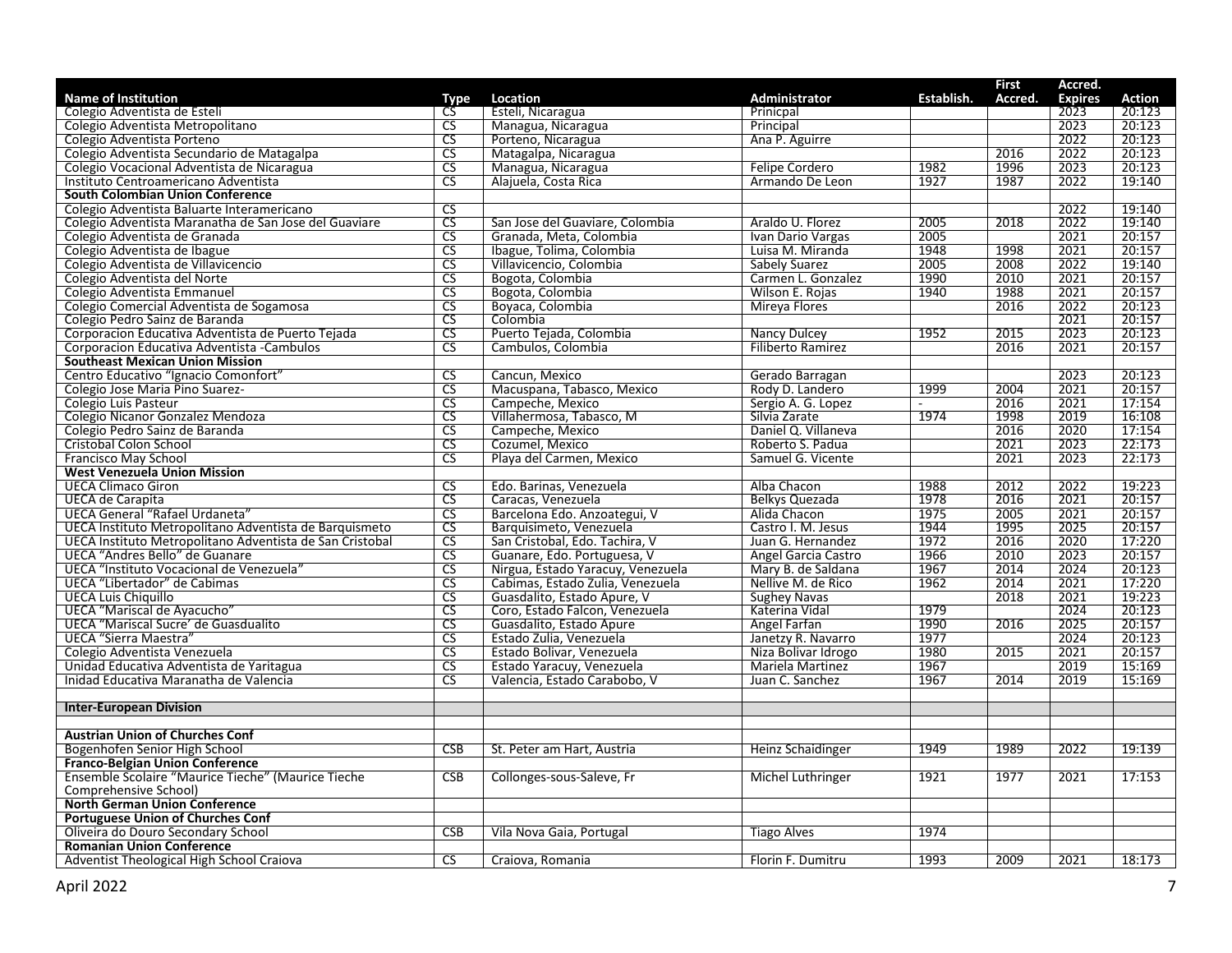|                                                              |                        |                                |                        |            | <b>First</b> | Accred.        |               |
|--------------------------------------------------------------|------------------------|--------------------------------|------------------------|------------|--------------|----------------|---------------|
| <b>Name of Institution</b>                                   | Type                   | Location                       | Administrator          | Establish. | Accred.      | <b>Expires</b> | <b>Action</b> |
| "Maranatha" Theological Adventist High School - Cluj-Napoca  | <b>CS</b>              | Cluj-Napoca, Romania           | Sebok-Balla La-Cosmina | 1992       | 2009         | 2020           | 17:219        |
| 'Stefan Demetrescu" Adventist High School                    | $\overline{\text{CS}}$ | Bucuresti, Romania             | Adrian Mihalcea        | 1993       | 2009         | 2021           | 18:173        |
| <b>South German Union Conference</b>                         |                        |                                |                        |            |              |                |               |
| Schulzentrum Marienhoehe (Marienhohe College)                | CSB                    | Darmstadt, Germany             | Christian Noack        | 1949       | 1977         | 2020           | 17:153        |
| <b>Spanish Union of Churches Conference</b>                  |                        |                                |                        |            |              |                |               |
| Colegio Adventista de Sagunto                                | CSB                    | Sagunto Valencia, Spain        | Daniel Bosqued Ortiz   | 1974       | 1988         | 2022           | 18:139        |
| Colegio Timon (Timon School)                                 | $\overline{\text{cs}}$ | Madrid, Spain                  | Ana Lugo               | 1962       | 2012         | 2021           | 17:153        |
| Colegio Adventista Urgell (Barcelona-Urgel Secondary School) | CS                     | Barcelona, Spain               | Betlem Polo            | 1960       | 2012         | 2021           | 17:153        |
| <b>Swiss Union Conference</b>                                |                        |                                |                        |            |              |                |               |
|                                                              |                        |                                |                        |            |              |                |               |
| <b>Middle East and North Africa Union Mission</b>            |                        |                                |                        |            |              |                |               |
|                                                              |                        |                                |                        |            |              |                |               |
| <b>East Mediterranean Region</b>                             |                        |                                |                        |            |              |                |               |
| Egypt - Sudan Field                                          |                        |                                |                        |            |              |                |               |
| Nile Union Academy                                           | CSB                    | Al Qalyubia Govermorate, Egypt | <b>Hugo Caceres</b>    | 1946       | 2010         | 2021           | 20:124        |
| <b>Gulf Field</b>                                            |                        |                                |                        |            |              |                |               |
| <b>North Africa Region</b>                                   |                        |                                |                        |            |              |                |               |
| <b>West Asia Field</b>                                       |                        |                                |                        |            |              |                |               |
|                                                              |                        |                                |                        |            |              |                |               |
| <b>North American Division</b>                               |                        |                                |                        |            |              |                |               |
|                                                              |                        |                                |                        |            |              |                |               |
| <b>Atlantic Union Conference</b>                             |                        |                                |                        |            |              |                |               |
| Bermuda Institute                                            | <b>CS</b>              | Southhampton, Bermuda          | Wayne Edwards          | 1943       | 1969         | 2026           | 21:203        |
| Greater New York Academy                                     | $\overline{\text{CS}}$ | Woodside, New York             | Lillian Mitchell       | 1920       | 1920         | 2027           | 21:256        |
| Northeastern Academy                                         | <b>CS</b>              | New York, New York             | Loris Laborde          | 1947       | 1951         | 2025           | 19:224        |
| Pine Tree Academy                                            | $\overline{\text{CS}}$ | Freeport, Maine                | Brendan Krueger        | 1974       | 1980         | 2025           | 19:224        |
| South Brooklyn Academy                                       | $\overline{\text{CS}}$ | Brooklyn, New York             | Ivanhoe Douglas        | 2016       | 2017         | 2025           | 19:224        |
| South Lancaster Academy                                      | $\overline{\text{CS}}$ | South Lancaster, MA            | Jeffrey Lambert        | 1882       | 1931         | 2025           | 19:224        |
| <b>Union Springs Academy</b>                                 | <b>CSB</b>             | Union Springs, New York        | Jere Clayburn          | 1921       | 1931         | 2027           | 21:256        |
| Canada, Seventh-day Adventist Ch In                          |                        |                                |                        |            |              |                |               |
| Cariboo Adventist Academy                                    | $\overline{\text{CS}}$ | Williams Lake, BC, Canada      | Warren Friesen         | 1978       | 1984         | 2023           | 17:221        |
| Chinook Winds Adventist Academy                              | $\overline{\text{CS}}$ | Calgary, Alberta, Canada       | Lara Melashenko        | 1988       | 1989         | 2025           | 19:224        |
| Coralwood Adventist Academy                                  | <b>CS</b>              | Edmonton, Alberta, Canada      | Leidamae Muse          | 1908       |              | 2023           | 18:234        |
| Crawford Adventist Academy-                                  | $\overline{\text{CS}}$ | Toronto, Ontario, Canada       | Norman Brown           | 1953       | 1983         | 2027           | 21:256        |
| Deer Lake SDA School                                         | $\overline{\text{CS}}$ | Burnaby, BC, Canada            | Caren Erickson         | 1965       | 2011         | 2023           | 17:221        |
| Fraser Valley Adventist Academy                              | $\overline{\text{cs}}$ | Aldergrove, BC, Canada         | Catherine Domke        | 1971       | 1979         | 2025           | 19:224        |
| Kingsway College                                             | CSB                    | Oshawa, Ontario, Canada        | Lee Richards           | 1903       | 1962         | 2024           | 18:234        |
| Mamawi Atosketan Native School                               | $\overline{\text{cs}}$ | Ponoka, Alberta, Canada        | <b>Gail Wilton</b>     | 1984       | 2016         | 2024           | 18:234        |
| Okanagan Christian School                                    | $\overline{\text{CS}}$ | Kelowna, BC, Canada            | Lawrence McMullen      | 1920       | 1979         | 2024           | 18:234        |
| Parkview Adventist Academy                                   | $\overline{\text{CS}}$ | Lacombe, Alberta, Canada       | Angela Ward            | 1907       | 1979         | 2024           | 18:234        |
| Peace Christian School                                       | <b>CS</b>              | Chetwynd, BC, Canada           | Darren Shankel         | 1970       |              | 2021           | 15:170        |
| Prairie Adventist Christian eSchool                          | JA                     | Lacombe, Alberta, Canada       | Heidi Morehouse, K-12  | 2007       | 2017         | 2020           | 17:221        |
| Sandy Lake Academy                                           | $\overline{\text{CS}}$ | Bedford, Nova Scotia, C        | M.R. Westhaver, PK-12  | 1974       | 1984         | 2023           | 17:221        |
| West Coast Adventist Christian School                        | $\overline{\text{cs}}$ | Williams Lake, BC, Canada      | Lisa Clarke            | 2006       | 2017         | 2020           | 17:221        |
| <b>Columbia Union Conference</b>                             |                        |                                |                        |            |              |                |               |
| <b>Blue Mountain Academy</b>                                 | <b>CSB</b>             | Hamburg, Pennsylvania          | David Morgan           | 1955       | 1955         | 2022           | 18:234        |
| <b>Highland View Academy</b>                                 | CSB                    | Hagerstown, Maryland           | Erik Borges            | 1967       | 1967         | 2027           | 21:256        |
| Lake Nelson SDA School                                       | $\overline{\text{CS}}$ | Piscataway, New Jersey         | Elisa Elena Maragoto   |            |              | 2026           | 21:203        |
| Pine Forge Academy                                           | CSB                    | Pine Forge Pennsylvania        | Nicole Hughes          | 1946       | 1950         | 2022           | 16:182        |
| Richmond Academy                                             | $\overline{\text{CS}}$ | Richmond, Virginia             | Nancy Melashenko       | 1981       | 1996         | 2022           | 17:221        |
| Shenandoah Valley Academy                                    | CSB                    | New Market, Virginia           | Don Short              | 1908       | 1931         | 2027           | 21:256        |
| Spencerville Adventist Academy                               | $\overline{\text{cs}}$ | Spencervlle, Maryland          | Brian Kittleson        | 1948       | 2005         | 2023           | 17:221        |
| Takoma Academy                                               | $\overline{\text{CS}}$ | Takoma Park, Maryland          | Carla Anita Thrower    | 1904       | 1981         | 2022           | 16:182        |
| Guam-Micronesia Mission of S. D. A.                          |                        |                                |                        |            |              |                |               |
| Chuuk Seventh-day Adventist School                           | <b>CS</b>              | Weno, Chuuk, Guam              | Florentina Ferrero     | 1980       | 1997         | 2022           | 19:224        |
|                                                              |                        |                                |                        |            |              |                |               |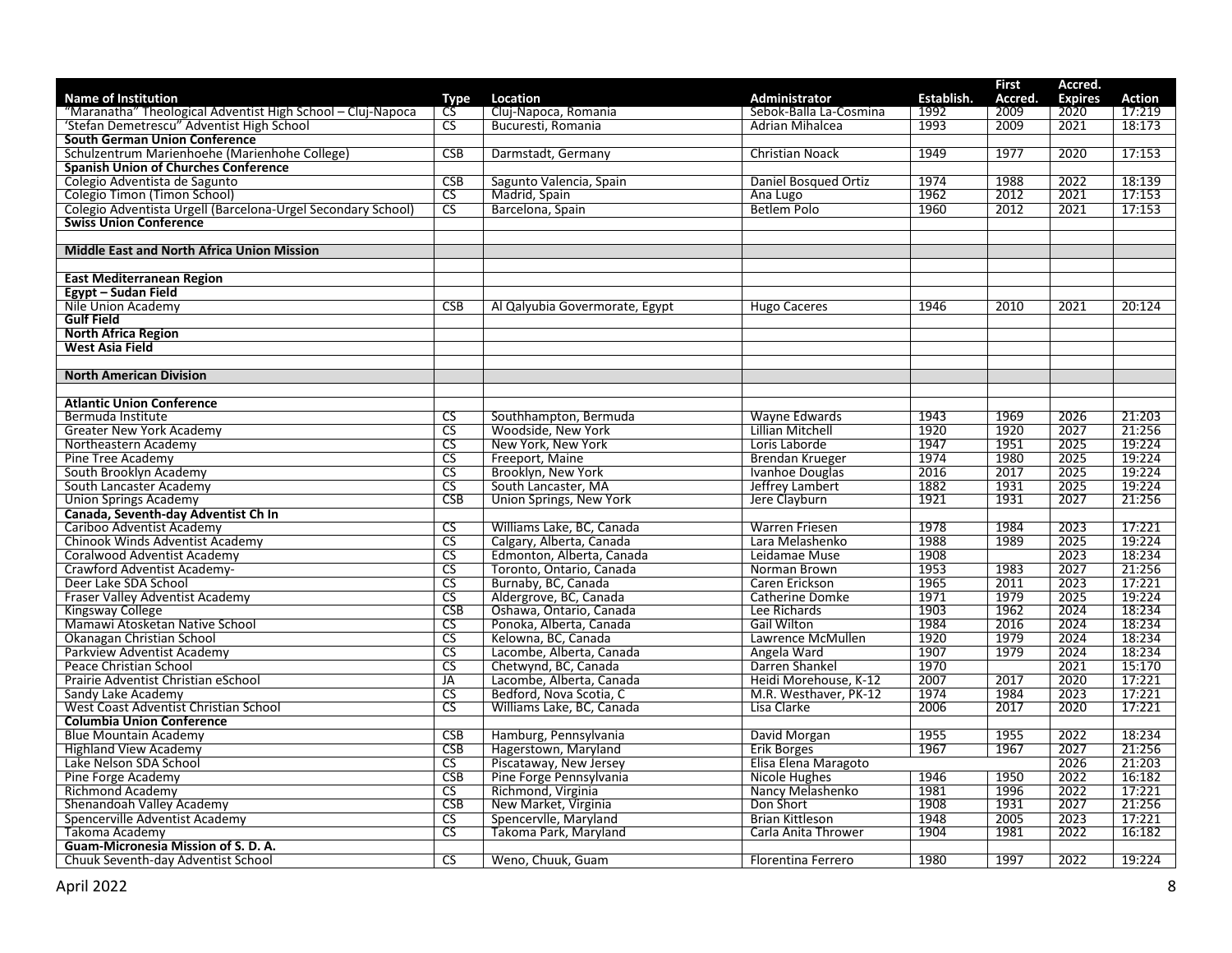|                                           |                        |                            |                           |            | First   | Accred.        |               |
|-------------------------------------------|------------------------|----------------------------|---------------------------|------------|---------|----------------|---------------|
| <b>Name of Institution</b>                | Type                   | Location                   | Administrator             | Establish. | Accred. | <b>Expires</b> | <b>Action</b> |
| Delap Seventh-day Adventist School        | CS                     | Majuro, Marshall Islands   | Stevenson Joseph          | 1979       | 2010    | 2021           | 18:234        |
| Ebeye Seventh-day Adventist School        | $\overline{\text{cs}}$ | Ebeye, Marshall Islands    | Rene Suhot                | 1981       | 1992    | 2022           | 19:224        |
| Guam Adventist Academy                    | CS                     | Yona, Guam                 | Chrislyn Larrew           | 1954       | 1987    | 2024           | 18:234        |
| Palau Mission Academy                     | <b>CS</b>              | Koror, Republic of Palau   | Abner Sanchez             | 1952       | 1990    | 2026           | 21:203        |
| Pohnpei Seventh-day Adventist School      | $\overline{\text{CS}}$ | Kolonia, Pohnpei, FM       | Franky B. Edward          | 1954       | 1984    | 2021           | 18:234        |
| Saipan Seventh-day Adventist School       | $\overline{\text{CS}}$ |                            |                           |            |         | 2026           | 21:203        |
| Yap Seventh-day Adventist School          | <b>CS</b>              | Yap, FM                    | John Tamngin              | 1987       | 1996    | 2026           | 21:203        |
| <b>Lake Union Conference</b>              |                        |                            |                           |            |         |                |               |
| Andrews Academy                           | <b>CS</b>              | Berrien Springs, Michigan  | Jeannie Leiterman         | 1874       | 1930    | 2021           | 18:234        |
| <b>Battle Creek Academy</b>               | $\overline{\text{CS}}$ | Battle Creek, Michigan     | James Davis               | 1872       | 1930    | 2022           | 18:234        |
| <b>Grand Rapids Adventist Academy</b>     | $\overline{\text{cs}}$ | Grand Rapids, Michigan     | Charlotte Green           |            |         | 2025           | 19:224        |
| <b>Great Lakes Adventist Academy</b>      | CSB                    | Cedar Lake, Michigan       | Delwin Garcia             | 1898       | 1930    | 2025           | 19:224        |
| Hinsdale Adventist Academy                | <b>CS</b>              | Hinsdale, Illinois         | Fawn Scherencel           | 1915       | 1996    | 2025           | 19:224        |
| Indiana Academy                           | CSB                    | Cicero, Indiana            | Steven Baughman           | 1902       | 1931    | 2023           | 17:221        |
| Peterson-Warren Academy                   | <b>CS</b>              | Inkster, Michigan          | Larry Key                 | 1964       | 1979    | 2021           | 18:234        |
| <b>Wisconsin Academy</b>                  | <b>CSB</b>             | Columbus, Wisconsin        | Roger L. Dunder           | 1899       | 1980    | 2022           | 18:234        |
| <b>Mid-America Union Conference</b>       |                        |                            |                           |            |         |                |               |
| Campion Academy                           | <b>CSB</b>             | Loveland, Colorado         | Donavan Reeder            | 1907       | 1930    | 2023           | 17:221        |
| <b>College View Academy</b>               | $\overline{\text{cs}}$ | Lincoln, Nebraska          | <b>Brian Carlson</b>      | 1891       | 1930    | 2023           | 17:221        |
| Dakota Adventist Academy                  | <b>CSB</b>             | Bismark, North Dakota      | Anthony Oucharek          | 1908       | 1931    | 2024           | 18:234        |
| Maplewood Academy                         | CSB                    | Hutchinson, Minnesota      | <b>Stacy Stocks</b>       | 1904       | 1930    | 2022           | 16:182        |
| Midland Adventist Academy                 | CS.                    | Shawnee, Kansas            | Daniel Kevin Kittle       | 1999       | 2002    | 2022           | 16:182        |
| Mile High Adventist Academy               | <b>CS</b>              | Denver, Colorado           | Toakase Vunileva          | 1963       | 1967    | 2024           | 18:234        |
| Sunnydale Academy                         | CSB                    | Centralia, Missouri        | <b>Gary Russell</b>       | 1946       | 1948    | 2021           | 19:224        |
| <b>North Pacific Union Conference</b>     |                        |                            |                           |            |         |                |               |
| Auburn Adventist Academy                  | CSB                    | Auburn, Washington         | <b>Peter Fackenthall</b>  | 1919       | 1931    | 2025           | 19:224        |
| Cascade Christian Academy                 | <b>CS</b>              | Wenatchee, Washington      | Stephanie L. Gates        | 1988       | 1989    | 2023           | 17:221        |
| Columbia Adventist Academy                | $\overline{\text{CS}}$ | Battle Ground, Washington  | Gene Heinrich             | 1908       | 1931    | 2024           | 19:224        |
| Gem State Adventist Academy               | CSB                    | Caldwell, Idaho            | <b>Marvin Thorman</b>     | 1918       | 1931    | 2025           | 19:224        |
| Livingstone Adventist Academy             | CS                     | Salem, Oregon              | Paul M. Jones             | 1898       | 2003    | 2024           | 18:234        |
| Milo Adventist Academy                    | <b>CSB</b>             | Days Creek, Oregon         | Randal Thorton            | 1955       | 1955    | 2023           | 17:221        |
| Mount Ellis Academy                       | CSB                    | Bozeman, Montana           | W. Michael Lee            | 1902       | 1931    | 2025           | 19:224        |
| <b>Orcas Christian School</b>             | <b>CS</b>              | Eastsound, Washington      | <b>Kirk Haley</b>         | 1999       | 2002    | 2024           | 18:234        |
| Portland Adventist Academy                | $\overline{\text{CS}}$ | Portland, Oregon           | Jason Bibb                | 1927       | 1941    | 2022           | 16:182        |
| <b>Puget Sound Adventist Academy</b>      | $\overline{\text{CS}}$ | Kirkland, Washington       | Ron Jacaban               | 1997       | 2004    | 2025           | 19:224        |
| Rogue Valley Adventist School             | $\overline{\text{CS}}$ | Medford, Oregon            | Ann Campbell              | 1923       | 2006    | 2021           | 18:234        |
| Skagit Adventist Academy                  | $\overline{\text{CS}}$ | Burlington, Washington     | <b>Aubrey Fautheree</b>   | 2006       | 2006    | 2026           | 21:203        |
| Upper Columbia Academy                    | <b>CSB</b>             | Spangle, Washington        | Eric Johnson              | 1945       | 1945    | 2022           | 16:182        |
| Walla Walla Valley Academy                | <b>CS</b>              | College Place, Washington  | <b>Brian Keith Harris</b> | 1892       | 1930    | 2022           | 16:182        |
| <b>Pacific Union Conference</b>           |                        |                            |                           |            |         |                |               |
| Armona Union Academy                      | <b>CS</b>              | Armona, California         | Randall Bovee             | 1904       | 1955    | 2024           | 19:224        |
| Bakersfield Adventist Academy             | CS.                    | Bakersfield, California    | Michael L. Schwartz       | 1968       | 1970    | 2023           | 17:221        |
| <b>Calexico Adventist Mission School</b>  | $\overline{\text{CS}}$ | Calexico, California       | Oscar Olivarria           | 1936       | 2003    | 2024           | 18:234        |
| Central Valley Christian Academy          | $\overline{\text{cs}}$ | Ceres, California          | John Soule                | 1937       | 1940    | 2024           | 19:224        |
| El Dorado Adventist School                | $\overline{\text{CS}}$ | Placerville, California    | Gayle Norton              | 2004       | 2004    | 2025           | 19:224        |
| Escondido Adventist Academy               | <b>CS</b>              | Escondido, California      | Larry M. Rich             | 1982       | 1987    | 2024           | 18:234        |
| Fresno Adventist Academy                  | $\overline{\text{CS}}$ | Fresno, California         | Chandra Young             | 1897       | 1931    | 2027           | 21:256        |
| Glendale Adventist Academy                | $\overline{\text{CS}}$ | Glendale, California       | Nancy Garcilazo           | 1907       | 1930    | 2022           | 16:182        |
| <b>Hawaiian Mission Academy</b>           | <b>CS</b>              | Honolulu, Hawaii           | Roland Graham             | 1915       | 1932    | 2024           | 18:234        |
| Holbrook Seventh-day Adventist Indian Sch | $\overline{\text{cs}}$ | Holbrook, Arizona          | Pedro L. Ojeda            | 1945       | 2003    | 2024           | 18:234        |
| Lodi Academy                              | <b>CS</b>              | Lodi, California           | Tim Kubrock               | 1908       | 1930    | 2026           | 21:203        |
| Loma Linda Academy                        | $\overline{\text{cs}}$ | Loma Linda, California     | Douglas W. Hermann        | 1920       | 1931    | 2027           | 21:256        |
| Mesa Grande Adventist Academy             | $\overline{\text{CS}}$ | Calimesa, California       | Alfred J. Riddle          | 1991       | 1993    | 2022           | 16:182        |
| Monterey Bay Academy                      | <b>CSB</b>             | La Selva Beach, California | Jeffrey Deming            | 1949       | 1950    | 2025           | 19:224        |
| Mountain View Academy                     | <b>CS</b>              | Mountain View, California  | Leslie Briggs             | 1922       | 1930    | 2023           | 17:221        |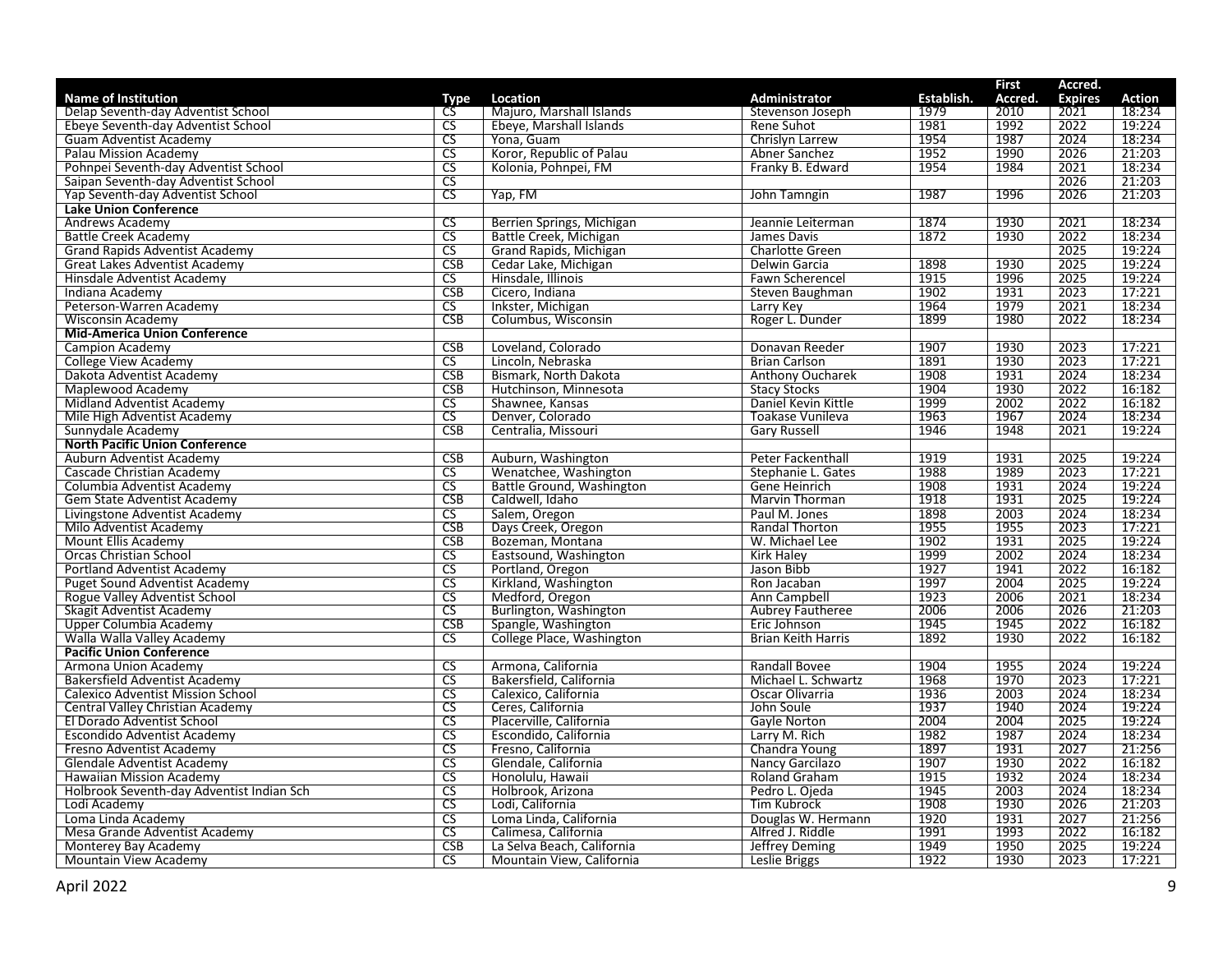|                                                      |                                     |                           |                           |              | <b>First</b> | Accred.        |               |
|------------------------------------------------------|-------------------------------------|---------------------------|---------------------------|--------------|--------------|----------------|---------------|
| <b>Name of Institution</b>                           | Type                                | <b>Location</b>           | <b>Administrator</b>      | Establish.   | Accred.      | <b>Expires</b> | <b>Action</b> |
| Napa Christian Campus of Education                   | CS                                  | Napa, California          | Justine Leonie            | 2004         | 2004         | 2027           | 21:256        |
| Orangewood Academy                                   | $\overline{\text{CS}}$              | Garden Grove, California  | Elizabeth M. Beard        | 1961         | 1968         | 2024           | 18:34         |
| Pacific Union College Preparatory Sch                | $\overline{\text{cs}}$              | Angwin, California        | <b>Heather Denton</b>     | 1909         | 1930         | 2023           | 17:221        |
| Paradise Adventist Academy                           | CS                                  | Paradise, California      | Monte Nystrom             | 1997         | 2004         | 2025           | 19:224        |
| Pleasant Hill Adventist Academy                      | $\overline{\text{CS}}$              | Pleasant Hill, California | Lisa Paulson              | 2003         | 2003         | 2024           | 18:234        |
| Redlands Adventist Academy                           | $\overline{\text{cs}}$              | Redlands, California      | Iveth Valenzuela          | 2004         | 2004         | 2024           | 18:234        |
| Redwood Adventist Academy                            | $\overline{\text{CS}}$              | Santa Rosa, California    | Angeline Weems            | 1931         | 2001         | 2022           | 16:182        |
| Rio Lindo Adventist Academy                          | CSB                                 | Healdsburg, California    | Doug Schmidt              | 1962         | 1962         | 2022           | 16:182        |
| Sacramento Adventist Academy                         | <b>CS</b>                           | Carmichael, California    | Matthew Jakobsons         | 1957         | 1959         | 2024           | 18:234        |
| San Diego Academy                                    | $\overline{\text{cs}}$              | National City, California | Nicholas Lindquist        | 1932         | 1932         | 2022           | 16:182        |
| San Fernando Valley Academy                          | $\overline{\text{CS}}$              | Northridge, California    | <b>Sheldon Parris</b>     | 1901         | 1963         | 2025           | 19:224        |
| San Gabriel Academy                                  | $\overline{\text{CS}}$              | San Gabriel, California   | Paul Negrete              | 1959         | 1965         | 2025           | 21:203        |
| Thunderbird Adventist Academy                        | CSB                                 | Scottsdale, Arizona       | <b>Terry Pottle</b>       | 1953         | 1954         | 2025           | 19:224        |
| <b>Southern Union Conference</b>                     |                                     |                           |                           |              |              |                |               |
| Atlanta Adventist Academy                            | $\overline{\text{CS}}$              | Duluth, Georgia           | Raiza Rios-Fernandez      | 1979         | 1985         | 2025           | 19:224        |
| <b>Bass Memorial Academy</b>                         | CSB                                 | Lumberton, Mississippi    | <b>Scott Bowes</b>        | 1961         | 1962         | 2021           | 15:170        |
| <b>Collegedale Academy</b>                           | CS                                  | Collegedale, Tennessee    | <b>Brent Baldwin</b>      | 1916         | 1930         | 2024           | 19:224        |
| Forest Lake Academy                                  | CSB                                 | Apopka, Florida           | Frank L. Jones III        | 1926         | 1932         | 2024           | 18:234        |
| Georgia-Cumberland Academy                           | CSB                                 | Calhoun, Georgia          | <b>Greg Gerard</b>        | 1965         | 1967         | 2025           | 19:224        |
| Greater Atlanta Adventist Academy                    | CS                                  | Atlanta, Georgia          | Sylvan Lashley            | 1981         | 1984         | 2022           | 18:234        |
| Greater Miami Adventist Academy                      | $\overline{\text{CS}}$              | Miami, Florida            | Luis Cortes               | 1960         | 1971         | 2023           | 17:221        |
| <b>Highland Academy</b>                              | CSB                                 | Portland, Tennessee       | <b>Chadd Watkins</b>      | 1945         | 1949         | 2025           | 19:224        |
| <b>Madison Academy</b>                               | <b>CS</b>                           | Madison, Tennessee        | M. Kris Fuentes           | 1904         | 1970         | 2023           | 17:221        |
| Miami Union Academy                                  | $\overline{\text{CS}}$              | North Miami, Florida      | <b>Edwin Silie</b>        | 1986         | 1989         | 2022           | 18:234        |
| Mount Pisgah Academy                                 | <b>CSB</b>                          | Candler, North Carolina   | <b>Burney Culpepper</b>   | 1914         | 1952         | 2024           | 19:224        |
| NorthTampa Christian Academy                         | JA                                  | Tampa, Florida            | <b>Robert Stevenson</b>   |              |              | 2027           | 21:256        |
| Oakwood Academy                                      | $\overline{\text{cs}}$              | Huntsville, Alabama       | Gabriel Madrid            | 1944         | 1953         | 2022           | 16:182        |
| <b>Southwestern Union Conference</b>                 |                                     |                           |                           |              | 1987         |                |               |
| <b>Burton Adventist Academy</b>                      | CS                                  | Arlington, Texas          | Darlene White             | 1962         |              | 2027           | 21:256        |
| Chisholm Trail Academy                               | $\overline{\text{cs}}$              | Keene. Texas              | <b>Tommy Simons</b>       | 1894         | 1930         | 2022           | 16:182        |
| <b>Houston Adventist Academy</b>                     | JA                                  | Cypress, Texas            | William J. Hahn           |              |              | 2023           | 21:203        |
| North Dallas Adventist Academy                       | <b>CS</b>                           | Richardson, Texas         | Orton Varona              | 2008         | 2011         | 2023           | 17:221        |
| <b>Ozark Adventist Academy</b>                       | CSB                                 | Gentry, Arkansas          | <b>Mike Dale</b>          | 1940<br>1942 | 1947<br>2004 | 2023           | 17:221        |
| Sandia View Academy<br>South Texas Christian Academy | <b>CS</b><br>$\overline{\text{cs}}$ | Corrales, New Mexico      | S. Ramsarran              |              | 2005         | 2025           | 19:224        |
|                                                      |                                     | McAllen, Texas            | <b>Eric Enright</b>       | 2005         |              | 2027           | 21:256        |
| <b>Northern Asia-Pacific Division</b>                |                                     |                           |                           |              |              |                |               |
|                                                      |                                     |                           |                           |              |              |                |               |
| <b>Japan Union Conference</b>                        |                                     |                           |                           |              |              |                |               |
| Hiroshima Saniku Gakuin                              | <b>CSB</b>                          | Hiroshima, Japan          | Satoshi Kitabayashi       | 1919         | 1984         | 2023           | 19:141        |
| Okinawa San-Iku Junior High School                   | CS.                                 | Okinawa-ken, Japan        | Atsushi Masuda            | 1954         | 2015         | 2019           | 15:171        |
| <b>Korean Union Conference</b>                       |                                     |                           |                           |              |              |                |               |
| Donghae Sahmyook Middle & High School                | CSB                                 | Gangwon, Korea            | Hee Ryong Noh             | 1952         | 1984         | 2024           | 19:225        |
| Honam Sahmyook Middle & High School                  | $\overline{\text{CS}}$              | Gwanjiu, Korea            | Chun Hyun Beak            | 1953         | 1989         | 2023           | 19:141        |
| Korean Advanced Preparatory Academy                  | $\overline{\text{CS}}$              |                           |                           |              |              | 2019           | 18:175        |
| Seohae Sahmyook Middle & High School                 | CSB                                 | Chungnam, Korea           | Young Uk Cho              | 1963         | 1984         | 2022           | 18:175        |
| Seoul Sahmyook High School                           | <b>CSB</b>                          | Gyeonggi-do, Korea        | Seung Ho Choi             | 1947         | 1986         | 2023           | 19:141        |
| Yungnam Sahmyook Middle & High School                | <b>CSB</b>                          | Gyungbuk, Korea           | Kwang Young Lee           | 1952         | 1984         | 2022           | 18:175        |
| <b>Mongolia Mission</b>                              |                                     |                           |                           |              |              |                |               |
| <b>Tusgal Secondary School</b>                       | $\overline{\text{CS}}$              | Ulaanbaatar, Mongolia     | Mrs. Ottgontuya Tserenpil |              |              | 2021           | 20:158        |
| <b>Taiwan Conference</b>                             |                                     |                           |                           |              |              |                |               |
| Taipei Adventist American School                     | <b>CS</b>                           | Taipei, Taiwan            | <b>Elliot Fullmer</b>     |              | 2019         | 2023           | 19:225        |
| Taiwan Adventist Academy                             | <b>CSB</b>                          | Yu Chih, Nantou, Taiwan   | Jiahong Liu               | 1951         | 1994         | 2021           | 20:158        |
| Taiwan Adventist International School-               | <b>CS</b>                           | Yu Chih, Nantou, Taiwan   | Megan E. Hopson           | 2008         | 2009         | 2022           | 19:141        |
|                                                      |                                     |                           |                           |              |              |                |               |
|                                                      |                                     |                           |                           |              |              |                |               |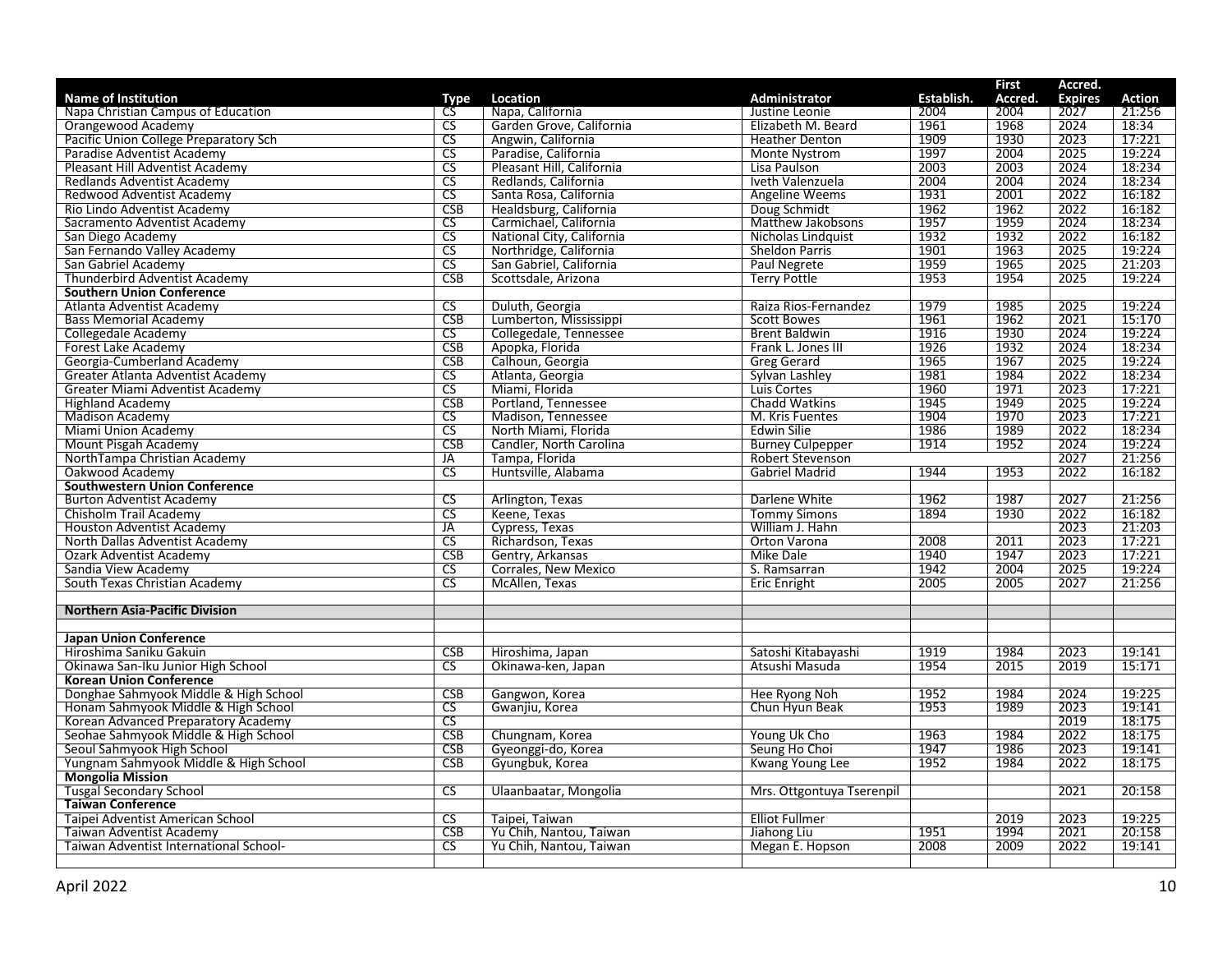|                                                                               |                          |                                                        |                          |            | <b>First</b> | Accred.        |        |
|-------------------------------------------------------------------------------|--------------------------|--------------------------------------------------------|--------------------------|------------|--------------|----------------|--------|
| <b>Name of Institution</b>                                                    | Type                     | Location                                               | <b>Administrator</b>     | Establish. | Accred.      | <b>Expires</b> | Action |
| <b>South American Division</b>                                                |                          |                                                        |                          |            |              |                |        |
| <b>Argentina Union Conference</b>                                             |                          |                                                        |                          |            |              |                |        |
| Escuela Adventista de Baradero                                                | <b>CS</b>                |                                                        | Sabrina Paredes          |            |              | 2019           | 18:176 |
| Instituto Adventsta Alta Gracia                                               | CS                       | Buenos Aires, Argentina<br>Posadas Misiones, Argentina | Jorge Zaragoza           | 2002       | 2007         | 2023           | 19:142 |
| Instituto Adventista Bella Vista                                              | $\overline{\text{cs}}$   | Corrientes, Argentina                                  | Monica Schimpf           |            | 2019         | 2023           | 19:142 |
|                                                                               | $\overline{\text{cs}}$   |                                                        |                          |            |              | 2020           | 18:176 |
| Instituto Adventista de Bello Horizonte<br>Instituto Adventista de Corrientes | $\overline{\text{cs}}$   | Argentina<br>Corrientes, Argentina                     | Carlos Perez             |            |              | 2020           | 17:222 |
|                                                                               | CS                       |                                                        |                          |            |              |                |        |
| Instituto Adventista de El Alcazar                                            |                          | Argentina                                              |                          |            |              | 2020           | 18:176 |
| Instituto Adventista de General Roca                                          | CS                       | Rio Negro, Argentina                                   | Alicia Gadea             |            |              | New            | 18:176 |
| Instituto Adventista de Oasis                                                 | $\overline{\mathsf{CS}}$ | Argentina                                              |                          |            |              | 2020           | 18:176 |
| Instituto Adventista Formosa                                                  | $\overline{\text{cs}}$   | Formosa, Argentina                                     | Osvido Cayrus            | 2002       | 2003         | 2022           | 19:142 |
| Instituto Adventista Mariano Moreno                                           | $\overline{\text{cs}}$   | Posadas, Misiones, Argentina                           | Hugo Bernhardt           | 2001       | 2001         | 2023           | 19:142 |
| Instituto Adventista Mendoza                                                  | <b>CS</b>                | Mendoza, Argentina                                     | H. Kalbermatter          | 1987       | 1989         | 2022           | 19:142 |
| Instituto Adventista Moron                                                    | <b>CS</b>                | Buenos Aires, Argentina                                | <b>Ruben Piontek</b>     | 1987       | 1989         | 2023           | 19:142 |
| Instituto Adventista Parana                                                   | $\overline{\text{CS}}$   | Parana, Entre Rios, Arg                                | Manuel Rotta             | 2005       | 2005         | 2023           | 19:226 |
| Instituto Adventista Puerto Iguazu                                            | CS                       | Misiones, Argentina                                    | Guillermo Gomez          | 2004       | 2004         | 2023           | 19:142 |
| Instituto Adventista Villa Angela                                             | $\overline{\text{cs}}$   | Chaco, Argentina                                       | Claudio Diaz             | 2012       | 2019         | 2021           | 19:142 |
| River Plate Adventist University Academy                                      | CSB                      | Entre Rios, Argentina                                  | Horaio Rizzo             | 1898       | 1984         | 2019           | 16:183 |
| <b>Bolivia Union Mission</b>                                                  |                          |                                                        |                          |            |              |                |        |
| Centro Educativo Adventista Salomon                                           | CS                       | El Alto, Tejada, Bolivia                               | Yuri Mena Coria          | 2001       | 2002         | 2024           | 22:175 |
| Colegio Adventista Carreno Ortuno                                             | $\overline{\text{cs}}$   |                                                        |                          |            |              | 2024           | 22:175 |
| Colegio AdventistaDomingo Faustino Sarmiento                                  | <b>CS</b>                | Cochabamba, Bolivia                                    | Mariela T. Lequipe       | 1985       | 1989         | 2025           | 22:175 |
| Colegio Adventista Elena G. de White                                          | CS                       | Santa Cruz, Bolivia                                    | Jenny H. Choque          | 1997       | 1999         | 2025           | 22:175 |
| Coleio Adventista Harry Pittman                                               | $\overline{\mathsf{CS}}$ | El Alto, Bolivia                                       | Wilson Condemayta        | 1979       | 1992         | 2025           | 22:175 |
| Colegio Adventista Montero                                                    | $\overline{\text{cs}}$   | Santa Cruz, Bolivia                                    | Jose Aviles Miranda      | 1997       | 1998         | 2024           | 22:175 |
| Colegio Adventista Puerto Quijarro                                            | $\overline{\text{CS}}$   | Santa Cruz, Bolivia                                    | Estela Moreyra           | 2001       | 2003         | 2024           | 22:175 |
| Colegio Adventista Shalom                                                     | CS                       | El Alto, Senkata, Bolivia                              | Eben Ezer C. Levano      | 1999       | 2002         | 2025           | 22:175 |
| Colegio Adventista Viacha                                                     | $\overline{\text{cs}}$   | Viacha, El Alto, Bolivia                               | Wisner C. A. Poma        | 1979       | 2001         | 2025           | 22:175 |
| Unidad Educativa Adventista Baker                                             | $\overline{\text{cs}}$   | Pando Cobija, Bolivia                                  | Jhonny M. Montevilla     | 2007       | 2010         | 2025           | 22:175 |
| Unidad Educativa Adventista Chullllla                                         | <b>CS</b>                |                                                        |                          |            |              | 2024           | 22:175 |
| Unidad Educativa Adventista Espaady                                           | CS                       | Yacuiba - Tarija, Bolivia                              | Ana Rosario Suarez       |            |              | 2024           | 22:175 |
| Unidad Educativa Adventista Jacinto Supo                                      | $\overline{\text{cs}}$   | Santa Cruz, Bolivia                                    | Juana E. Estivariz       |            |              | 2024           | 22:175 |
| Unidad Educativa Adventista VIIa Busch                                        | <b>CS</b>                | Santa Cruz, Bolivia                                    | Cecilio Nina G.          |            |              | 2024           | 22:175 |
| <b>Central Brazil Union Conference</b>                                        |                          |                                                        |                          |            |              |                |        |
| Brazil Adventist University Academy - EC                                      | CSB                      | Engenheiro Coelho, SP, Brazil                          | Martin Kuhn              | 1984       | 1989         | 2019           | 17:222 |
| Brazil Adventist University Academy - SP                                      | <b>CSB</b>               | Sao Paulo, SP, Brazil                                  | Martin Kuhn              | 1949       | 1984         | 2019           | 17:222 |
| Brazil Adventist University Academy - HT                                      | CSB                      | Hortolandia, SP, Brazil                                | Martin Kuhn              | 1915       | 1984         | 2019           | 17:222 |
| Colegio Adventista de Campo Limpo                                             | $\overline{\text{cs}}$   | Campo Limpo, SP, Brazil                                | Gildete B. do N. Hereida | 1993       | 1996         | 2020           | 17:222 |
| Colegio Adventista de Cidade Ademar                                           | CS                       | Barreto Neto, SP, Brazil                               | Fernando P. da Silva     | 1999       | 2005         | 2021           | 17:222 |
| Colegio Adventista de Cotia                                                   | <b>CS</b>                | Cotia, Sao Paulo, Brazil                               | Marcos da Silva Gomes    | 1996       | 1998         | 2019           | 17:222 |
| Colegio Adventista de Diadema                                                 | $\overline{\text{cs}}$   | Diadema, Sao Paulo, Brazil                             | A. da Silva Maciel       | 1997       | 1999         | 2019           | 17:222 |
| Colegio Adventista de Hortolandia                                             | CS                       | Hortolandia, SP, Brazil                                | Alan Paulo da Silva      | 1998       | 2003         | 2020           | 17:222 |
| Colegio Adventista de Interlagos                                              | $\overline{\text{cs}}$   | Interlagos, SP, Brazil                                 | William Meira            | 2004       | 2007         | 2020           | 17:222 |
| Colegio Adventista de Itapecerica de Serra                                    | $\overline{\text{cs}}$   | Itapecerica de Serra, SP, Brazil                       | Itamar Martins dos Reis  | 1999       | 2005         | 2021           | 17:222 |
| Colegio Adventista Itarare                                                    | $\overline{\mathsf{CS}}$ | Itarare, SP, Brazil                                    | <b>Adriano Pimentel</b>  | 1999       | 2002         | 2020           | 17:222 |
| Colegio Adventista de Liberdade                                               | $\overline{\text{cs}}$   | Sao Paulo, SP, Brazil                                  | Alberto Alves Neto       | 1999       | 2005         | 2021           | 17:222 |
| Colegio Adventista de Mogi das Cruzes                                         | CS                       | Mogi das Cruzes, SP, Brazil                            | Joao A. Fonseca Junior   | 1994       | 1996         | 2019           | 17:222 |
| Colegio Adventista de Piracicaba                                              | $\overline{\text{cs}}$   | Piracicaba, SP, Brazil                                 | Jonas Dias da Silva      | 2000       | 2005         | 2020           | 17:222 |
| Colegio Adventista de Presidente Prudente                                     | $\overline{\text{cs}}$   | Presidente Prudente, SP, B                             | Luciano da Silva Franco  | 1995       | 1999         | 2021           | 17:222 |
| Colegio Adventista de Registro                                                | $\overline{\text{CS}}$   | Registro, Sao Paulo, Brazil                            | Rosana C. de A. Leme     | 2010       | 2017         | 2021           | 17:222 |
| Colegio Adventista de San Roque                                               | $\overline{\text{CS}}$   | Sao Roque, SP, Brazil                                  | Bruno Ferrarezi          | $\sim$     | 2017         | 2020           | 17:222 |
| Colegio Adventista de Santos                                                  | $\overline{\text{CS}}$   | Santos, SP, Brazil                                     | Emerson F. da Silva      | 2000       | 2002         | 2021           | 17:222 |
| Colegio Adventista de Sao Caetano do Sul                                      | $\overline{\text{cs}}$   | Sao Caetano do Sul, SP, Brazil                         | Terbia P. Barbalho Leal  | 1998       | 2003         | 2019           | 17:222 |
| Colegio dventista de Sao Jose do Rio Preto                                    | $\overline{\text{cs}}$   | Sao Jose do Rio Preto, SP, Brazil                      | Jose Veloso dos Santos   | 1996       | 1998         | 2019           | 17:222 |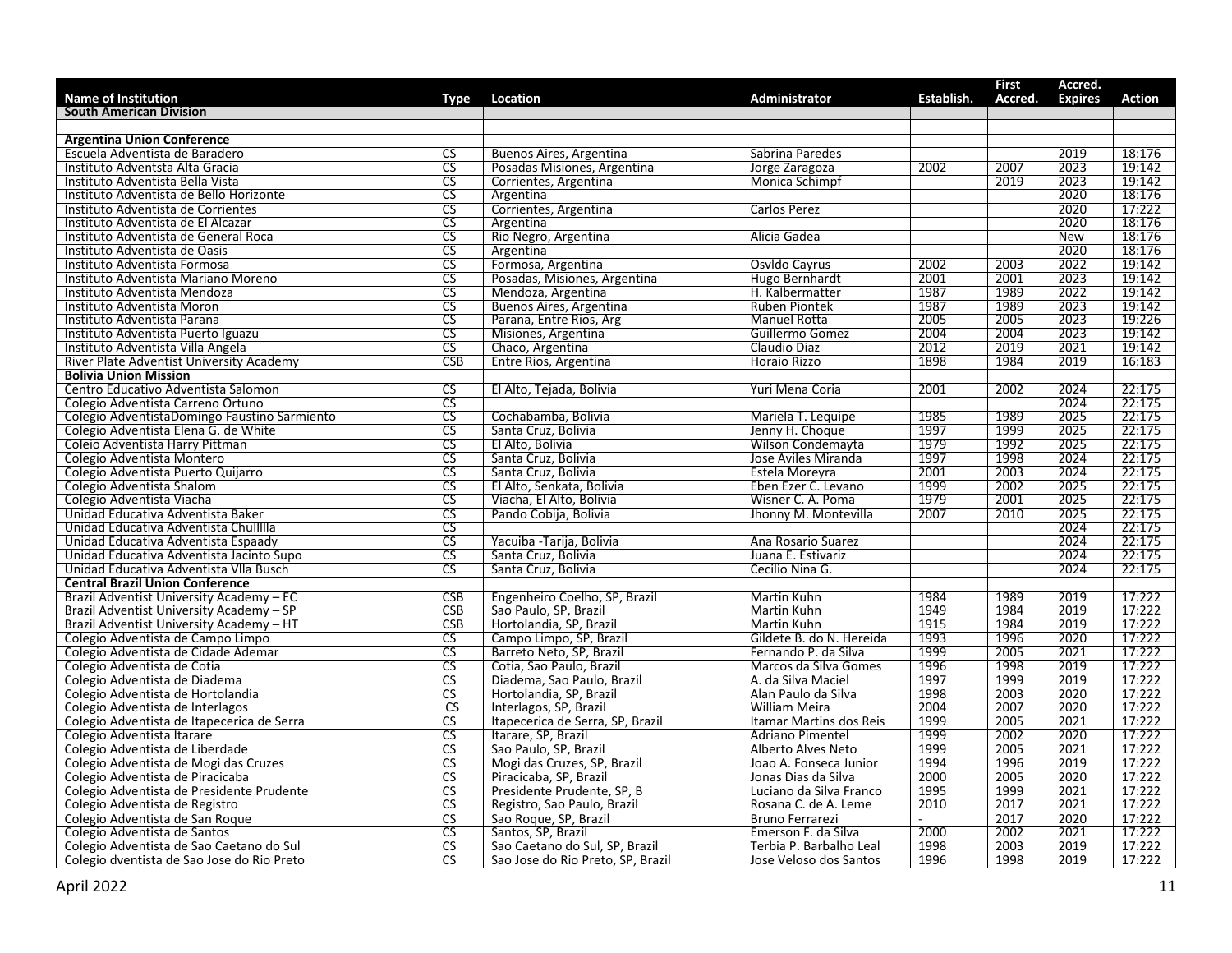|                                                         |                        |                                    |                            |            | <b>First</b> | Accred.        |               |
|---------------------------------------------------------|------------------------|------------------------------------|----------------------------|------------|--------------|----------------|---------------|
| <b>Name of Institution</b>                              | Type                   | Location                           | Administrator              | Establish. | Accred.      | <b>Expires</b> | <b>Action</b> |
| Colegio Adventista de Sao Jose dos Campos               | CS                     | Sao Jose dos Campos, SP, Brazil    | Jose L. de Carvalho        | 1995       | 1997         | 2021           | 17:222        |
| Colegio Adventista de Sao Miguel Paulista               | $\overline{\text{CS}}$ | Sao Paulo, SP, Brazil              | Maria Regina Barrozo       | 1995       | 1997         | 2020           | 17:222        |
| Colegio Adventista de Sorocaba                          | $\overline{\text{cs}}$ | Sorocaba, SP, Brazil               | Amarildo de J. Martins     | 1996       | 2002         | 2021           | 17:222        |
| Colegio Adventista de Tatui                             | <b>CS</b>              | Tatui, SP, Brazil                  | Edson Dias da Conceicao    | 1999       | 2005         | 2020           | 17:222        |
| Colegio Adventista de Taubate-Tremembe                  | $\overline{\text{CS}}$ | Caminho Novo - Tremembe, SP, B     | Tiago P. C. S. Cordeiro    | 1999       | 2005         | 2021           | 17:222        |
| Colegio Adventista de Tucuruvi                          | CS                     | San Paulo, SP, Brazil              | Rafael F. de Silva         | 1994       | 1996         | 2021           | 17:222        |
| Colegio Adventista de Vila Galvao                       | <b>CS</b>              | Vila Galvao, Guarulhos, SP, Brazil | Marcos Roberto Lima        | 1990       | 1993         | 2021           | 17:222        |
| Colegio Adventista de Vila Nova Cachoeririnha           | $\overline{\text{CS}}$ | Sao Paulo, SP, B                   | Eduardo Seiji Onishi       | 1998       | 2002         | 2021           | 17:222        |
| Colegio Adevntiste de Vila Alpina                       | $\overline{\text{CS}}$ | Sao Paulo, SP, Brazil              | Washington L. S. Volzzi    | 2001       | 2003         | 2019           | 17:222        |
| Colegio Adventista de Vila Yara                         | $\overline{\text{CS}}$ | Vila Yara, Osasco, SP, Brazil      | Antonio A. Amaral          | 1996       | 2002         | 2019           | 17:222        |
| Colegio Adventista Braganca Paulista                    | <b>CS</b>              | Braganca Paulista, SP, Brazil      | Samuel M. Marques          | 2000       | 2002         | 2021           | 17:222        |
| Colegio Adventista Ellen G. White                       | $\overline{\text{CS}}$ | Sao Paulo, SP, Brazil              | Alan F. de Oliveira        | 1993       | 1996         | 2021           | 17:222        |
| Colegio Adventista Embu das Artes                       | $\overline{\text{CS}}$ | Embu das Artes, SP, Brazil         | Anderson M. Gomes          |            | 2017         | 2019           | 17:222        |
| Colegio Adventista Santo Amaro                          | $\overline{\text{CS}}$ | Jardim Sao Paulo, SP, Brazil       | Francisca F. de Lima       | 1990       | 1993         | 2020           | 17:222        |
| Colegio Adventista Santo Andre                          | $\overline{\text{CS}}$ | Santo Andre, SP, Brazil            | Tania A. M. de Moura       | 1987       | 1989         | 2020           | 17:222        |
| <b>Chile Union Mission</b>                              |                        |                                    |                            |            |              |                |               |
| Centro Educacional Adventista Los Angeles               | CSB                    | Los Angeles, Chile                 | Gerson V. Madrigal         | 1978       | 1984         | 2023           | 19:226        |
| Colegio Adventista de Arica                             | CS                     | Arica, Chile                       | Roxana de L. C. Morelos    | 2003       | 2005         | 2019           | 16:183        |
| Colegio Adventista de Buenaventura                      | $\overline{\text{cs}}$ | Lo Espejo, Santiago, Chile         | Helton Luengo Carcamo      | 1962       | 2009         | 2020           | 18:176        |
| Colegio Adventista de Chile                             | $\overline{\text{CS}}$ | Chillan, Chile                     | <b>Mauricio Comte</b>      | 1906       | 1984         | 2023           | 19:226        |
| Colegio Adventista de Iquique                           | $\overline{\text{CS}}$ | Iquique, Chile                     | David Omar F. Tapia        | 1997       | 2005         | 2022           | 19:226        |
| Colegio Adventista de Molina                            | $\overline{\text{CS}}$ | Molina, Chile                      | Marcelo E. F. Paez         | 1989       | 1994         | 2022           | 19:226        |
| Colegio Adventista de Porvenir                          | $\overline{\text{CS}}$ | Porvenis, Santiago, Chile          | Hulda Soto Wegner          | 1993       | 1994         | 2021           | 18:176        |
| Colegio Adventista de Punta Arenas                      | <b>CS</b>              | Punta Arenas, Chile                | Anibal A. A. Carrascp      | 2007       | 2007         | 2022           | 19:226        |
| Colegio Adventistas de Temuco                           | $\overline{\text{CS}}$ | Temuco, Chile                      | Jose Luis Parra Celis      | 1934       | 1984         | 2021           | 19:226        |
| Colegio Adventista La Cisterna                          | $\overline{\text{CS}}$ | La Cisterna, Santiago, Chile       | Yessie Smirna W. Silva     | 1962       | 2009         | 2021           | 18:176        |
| Colegio Adventista Santiago Norte                       | $\overline{\text{CS}}$ | Conchali, Santiago, Chile          | Abimeleh A. P. Vazquez     | 2005       | 2009         | 2020           | 18:176        |
| Colegio Adventista Santiago Poniente                    | $\overline{\text{CS}}$ | Santiago, Chile                    |                            |            |              | 2020           | 18:176        |
| Colegio Adventista Santiago Sur                         | $\overline{\text{cs}}$ | San Joaquim, Santiago, C           | Maria A. F. Arriagada      | 1982       | 1984         | 2021           | 18:176        |
| Colegio Adventista Talcahuano Central                   | $\overline{\text{CS}}$ | Talcahuano, Chile                  | Afonso J. Llanos Onate     | 2005       | 2005         | 2022           | 19:226        |
| Colegio Maranatha                                       | $\overline{\text{CS}}$ | Chile                              |                            |            |              | 2019           | 16:183        |
| John Andrews Adventist Academy (Colegio Adv Las Condes) | <b>CS</b>              | Las Condes, Santiago, Chile        | David A. Gomez Tapia       | 1962       | 1984         | 2022           | 19:226        |
| <b>East Brazil Union Mission</b>                        |                        |                                    |                            |            |              |                |               |
| <b>Ecuador Union Mission</b>                            |                        |                                    |                            |            |              |                |               |
| Unidad Educativa Adventista Ambato                      | <b>CS</b>              | Ambato, Ecuador                    | Carlos Jaramillo Ocampo    | 2005       | 2005         | 2019           | 17:222        |
| Unidad Educativa Adventista Gedeon                      | <b>CS</b>              | Quito, Ecuador                     | Norma P. M. Cardenas       | 1996       | 2005         | 2020           | 17:222        |
| Unidad Educativa Adventista Loma Linda                  | $\overline{\text{CS}}$ | Galapagos, Ecuador                 | Javier M. M. Barriga       | 1996       | 1996         | 2019           | 17:222        |
| Unidad Educativa Particular Adventista Ciudad de Quito  | $\overline{\text{CS}}$ | Quito, Ecuador                     | Patricia del P. N. Espinel | 1985       | 1991         | 2019           | 17:222        |
| Unidad Educativa Particular Adventista del Ecuador      | <b>CSB</b>             | Santo D. de los Tsachilas, E       | Lennin G. Vallejo          | 1968       | 1985         | 2019           | 17:222        |
| Unidad Educativa Particular Adventista del Sur          | <b>CS</b>              | Tabiazo, Quito, Ecuador            | <b>Isaac Yepez</b>         | 2001       | 2009         | 2019           | 17:222        |
| Unidad Educativa Particular Adventista Emanuel          | $\overline{\text{CS}}$ | Napo Lago Agrio, Ecuador           | Elizabeth F. Paucar        | 2003       | 2005         | 2019           | 17:222        |
| <b>North Brazil Union Mission</b>                       |                        |                                    |                            |            |              |                |               |
| Colegio Adventista del Titicaca                         | <b>CSB</b>             | Juliaca, Puno, Peru                | Marizol Chambi Mamani      | 1919       | 1988         | 2026           | 22:175        |
| Colegio Adventista Union de Nana                        | <b>CS</b>              | Nana, Lima, Peru                   | Carlos D. Corrales Ruiz    | 1919       |              | 2026           | 22:175        |
| Instituto Adventista Grao Para                          | $\overline{\text{cs}}$ | Belem, PA, Brazil                  | Valnice R. Fonseca         | 1961       | 1987         | 2019           | 15:172        |
| <b>North Peru Union Mission</b>                         |                        |                                    |                            |            |              |                |               |
| <b>Northeast Brazil Union Mission</b>                   |                        |                                    |                            |            |              |                |               |
| Instituto Adventista de Pernambuco                      | CS.                    | Saire, PE, Brazil                  | Fabiano M. Capeletti       | 2012       |              | 2020           | 17:156        |
| <b>Northwest Brazil Union Mission</b>                   |                        |                                    |                            |            |              |                |               |
| <b>Paraguay Union of Churches Mission</b>               |                        |                                    |                            |            |              |                |               |
| <b>Curuguaty Adventist Secondary School</b>             | <b>CS</b>              | Curuguaty, Paraguay                | Isidro Villordo            |            | 2018         | 2022           | 18:235        |
| <b>South Brazil Union Conference</b>                    |                        |                                    |                            |            |              |                |               |
| Colegio Adventista Alto Boqueirao                       | <b>CS</b>              | Curitiba, PR, Brazil               | Douglas Leal dos Santos    | 2004       | 2004         | 2021           | 17:156        |
|                                                         | $\overline{\text{CS}}$ | Curitiba, PR, Brazil               | Rovena M. S. Carniatto     | 1999       | 2004         | 2021           | 17:156        |
| Colegio Adventista Boa Vista                            | $\overline{\text{CS}}$ |                                    |                            | 1993       | 2004         | 2021           | 17:156        |
| Colegio Adventista Boqueirao                            |                        | Curitiba, PR, Brazil               | Cassia de C.V. May         |            |              |                |               |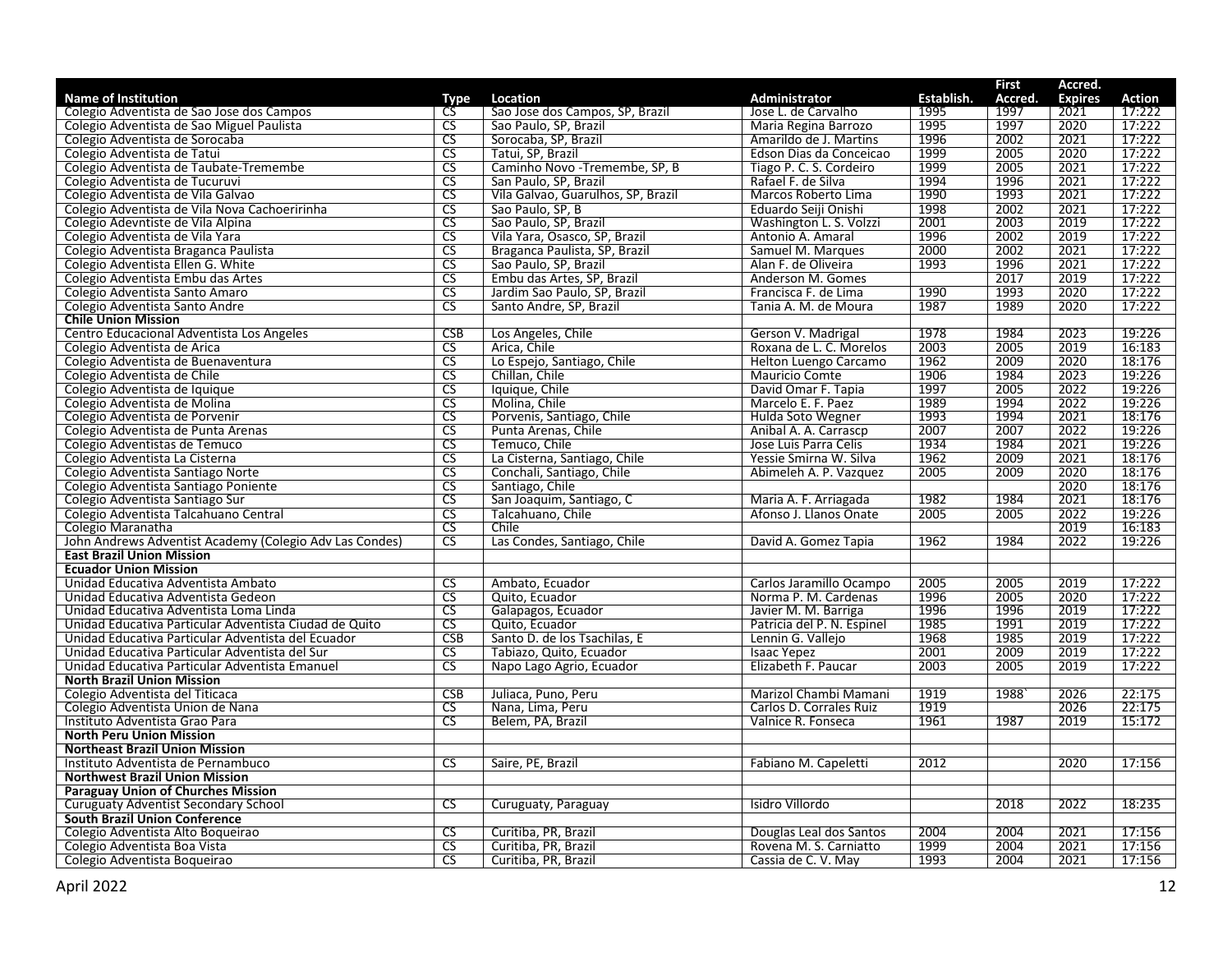|                                                   |                        |                                    |                           |            | <b>First</b> | Accred.        |        |
|---------------------------------------------------|------------------------|------------------------------------|---------------------------|------------|--------------|----------------|--------|
| <b>Name of Institution</b>                        | Type                   | Location                           | Administrator             | Establish. | Accred       | <b>Expires</b> | Action |
| Colegio Adventista de Campo Mourao                | CS.                    | Campo Morao, PR, Brazil            | Jose David C. de Aguiar   | 2004       | 2004         | 2026           | 22:175 |
| Colegio Adventista Cascavel                       | $\overline{\text{CS}}$ | Cascavel, PR, Brazil               | Telma da Silva Francisco  | 1996       | 2004         | 2021           | 17:156 |
| Colegio Adventista Centenario                     | $\overline{\text{cs}}$ | Curitiba, PR, Brazil               | Elisa Mara de Castilho    | 2001       | 2004         | 2021           | 17:156 |
| Colegio Adventista Curitibano Bom-Retiro          | <b>CS</b>              | Curitiba, PR, Brazil               | Neide Laura F. Kupas      | 1987       | 1992         | 2021           | 17:156 |
| Colegio Adventista Esteio                         | $\overline{\text{CS}}$ | Esteio, RS, Brazil                 | Carmen R. R. Cesar        | 1994       | 1996         | 2021           | 17:156 |
| Colegio Adventista Florianopolis Centro           | $\overline{\text{cs}}$ | Florianopolis, SC, Brazil          | Lacy Bubna                | 2001       | 2003         | 2021           | 17:156 |
| Colegio Adventista Florianopolis Estreito         | <b>CS</b>              | Florianopolis, SC, Brazil          | Ernandi Dziedicz          | 1991       | 1996         | 2026           | 22:175 |
| Colegio Adventista de Foz de Iguacu               | $\overline{\text{CS}}$ | Foz de Iguacu, PR, Brazil          | Tiago A. do Nascimento    | 1996       | 2004         | 2026           | 17:175 |
| Colegio Adventista Gravatai                       | CS                     | Gravatai, RS, Brazil               | Laureci Bueno do Canto    | 1995       | 2004         | 2021           | 17:156 |
| Colegio Adventista Guarapuava                     | CS                     | Guarapuava, PR, Brazil             | Cristiano A. Rank         | 2000       | 2004         | 2020           | 22:175 |
| Colegio Adventista de Indaial                     | <b>CS</b>              | Indaial, SC, Brazil                | Ilieti M. da Camara       | 2000       | 2003         | 2026           | 17:156 |
| Colegio Adventista Itajai                         | $\overline{\text{CS}}$ | Itajai, SC, Brazil                 | Sebastiao A.D. Filho      | 2006       | 2006         | 2026           | 22:175 |
| Colegio Adventista de Joinville - Saguacu         | $\overline{\text{CS}}$ | Saguacu, Joinville, SC, Brazil     | Rodrigo de A. Franca      | 1990       | 1996         | 2026           | 22:175 |
| Colegio Adventista Londrina                       | <b>CS</b>              | Londrina, PR, Brazil               | Frederico dos S. Targa    | 1993       | 1996         | 2021           | 17:156 |
| Colegio Adventista Marechal Rondon                | $\overline{\text{cs}}$ | Porto Alegre, RS, Brazil           | Joao Cesi L. dos Santos   | 1987       | 1989         | 2026           | 22:175 |
| Colegio Adventiata Maringa                        | $\overline{\text{CS}}$ | Maringa, PR, Brazil                | Erica C. L. de Miranda    | 1993       | 1996         | 2021           | 17:156 |
| Colegio Adventista Novo Hamburgo                  | $\overline{\text{CS}}$ | Novo Hamburgo, RS, Brazil          | Moises dos S. Cardinot    | 1987       | 1989         | 2021           | 17:156 |
| Colegio Adventista Palhoca                        | $\overline{\text{CS}}$ |                                    |                           |            |              | 2026           | 22:175 |
| Colegio Adventista de Partenon                    | $\overline{\text{cs}}$ | Porto Alegre, RS, Brazil           | Luizelia Pinzon Alva      | 1974       | 2016         | 2026           | 22:175 |
| Colegio Adventista Portao                         | $\overline{\text{CS}}$ | Curitiba, PR, Brazil               | Fernando C. Furtado       | 2009       | 2009         | 2021           | 17:156 |
| Colegio Adventista Porto Alegre                   | $\overline{\text{CS}}$ | Porto Alegre, RS, Brazil           | Mariangela V. Mendes      | 1993       | 1996         | 2021           | 17:156 |
| Colegio Adventista Santa Maria                    | $\overline{\text{CS}}$ | Santa Maria, RS, Brazil            | Gelson C. Torman          | 2000       | 2004         | 2020           | 17:156 |
| Colegio Adventista Sao Borja                      | $\overline{\text{CS}}$ | Sao Borja, RS, Brazil              | Admarque A. Martins       | 2004       | 2004         | 2020           | 17:156 |
| Colegio Adventista de Sao Francisco do Sul        | $\overline{\text{CS}}$ | Sao Francisco do Sul, SC, B        | Neide E. Crescencio       | 2002       | 2003         | 2026           | 22:175 |
| Colegio Adventista Sao Jose dos Pinhais           | $\overline{\text{CS}}$ | Sao Jose dos Pinhais, PR, B        | Luis Carlos de Moraes     | 2005       | 2008         | 2021           | 17:156 |
| Colegio Adventista Telemaco Borba                 | $\overline{\text{CS}}$ | Telemaco Borba, PR, Brazil         | Nelson J. F. de M. Vilela | 2004       | 2009         | 2026           | 22:175 |
| Colegio Adventista Viamao                         | <b>CS</b>              | Viamao, RS, Brazil                 | Marilane B. Pereira       | 1998       | 2004         | 2021           | 17:156 |
| Escola Adventista Criciuma                        | $\overline{\text{CS}}$ |                                    |                           |            |              | 2026           | 22:175 |
| Instituto Adventista Cruzeiro do Sul              | CSB                    | Taquara, RS, Brazil                | Thiago Maillo Silva       | 1928       | 1984         | 2021           | 17:156 |
| Instituto Adventista do Estrada de Santa Catarina | $\overline{\text{cs}}$ | Araguari, SC, Brazil               | Wesley Zukowski           | 2007       | 2007         | 2026           | 22:175 |
| Instituto Adventista Paranaense                   | CSB                    | Ivatuba, Parana, Brazil            | Gilberto D. da Silva      | 1947       | 1984         | 2026           | 22:175 |
| <b>South Peru Union Mission</b>                   |                        |                                    |                           |            |              |                |        |
| Instituciom Educativa Adventista Jaime White      | $\overline{\text{CS}}$ | Pto. Maldonado, Peru               | Fredy M. Lanza Umina      | 1993       | 2005         | 2022           | 19:226 |
| <b>Southeast Brazil Union Conference</b>          |                        |                                    |                           |            |              |                |        |
| <b>Uruguay Union of Churches Mission</b>          |                        |                                    |                           |            |              |                |        |
| <b>West Central Brazil Union Mission</b>          |                        |                                    |                           |            |              |                |        |
| <b>Falkland Islands (Malvinas) Field Station</b>  |                        |                                    |                           |            |              |                |        |
|                                                   |                        |                                    |                           |            |              |                |        |
|                                                   |                        |                                    |                           |            |              |                |        |
| <b>South Pacific Division</b>                     |                        |                                    |                           |            |              |                |        |
|                                                   |                        |                                    |                           |            |              |                |        |
| <b>Australian Union Conference</b>                |                        |                                    |                           |            |              |                |        |
| Avondale School                                   | <b>CS</b>              | Cooranbong, NSW, Australia         | Mrs. Deb Cooper           | 1892       | 1989         | 2026           | 21:258 |
| <b>Blue Hills College</b>                         | <b>CS</b>              | Goonellabah, NSW, Australia        | Carel Neuhoff             | 1978       | 1995         | 2022           | 18:177 |
| <b>Border Christian College</b>                   | <b>CS</b>              | Thurgoona, NSW, Australia          | Jodie McDonald            | 1942       | 1990         | 2022           | 18:177 |
| <b>Brisbane Adventist College</b>                 | $\overline{\text{CS}}$ | Mansfield, Qld., Australia         | Mrs. Leanne Entermann     | 1973       | 1993         | 2026           | 21:258 |
| Carlisle Adventist Christian College              | $\overline{\text{CS}}$ | Australia                          |                           |            |              | 2022           | 18:177 |
| <b>Carmel Adventist College</b>                   | <b>CSB</b>             | Carmel, WA, Australia              | Nicholas Thomson          | 1907       | 1989         | 2026           | 21:258 |
| <b>Central Coast Adventist School</b>             | <b>CS</b>              | Erina, NSW, Australia              | Mr. Tony Kent             | 1962       | 1993         | 2023           | 19:227 |
| Darling Downs Christian School                    | $\overline{\text{CS}}$ | Toowoomba, Qld. Australia          | <b>Adrian Fitzpatrick</b> | 1942       | 2005         | 2023           | 19:227 |
| Edinburgh College                                 | $\overline{\text{CS}}$ | Lilydale, Victoria, Australia      | Tim Borgas                | 1964       | 1984         | 2026           | 22:176 |
| Gilson College - Mernda                           | <b>CS</b>              | Mernda, Victoria Australia         | Mark Vodell               | 1988       | 1997         | 2022           | 17:223 |
| <b>Gilson College</b>                             | $\overline{\text{cs}}$ | Taylor's Hill, Victoria, Australia | Mark Vodell               | 1988       | 1997         | 2023           | 19:227 |
| <b>Gold Coast Christian College</b>               | <b>CS</b>              | Reedy Creek, Qld, Australia        | <b>Guy Lawson</b>         | 1982       | 1982         | 2022           | 18:177 |
| <b>Henderson College</b>                          | $\overline{\text{CS}}$ | Irymple, Victoria, Australia       | Sandra Ferry              | 1951       | 1993         | 2024           | 20:159 |
|                                                   |                        |                                    |                           |            |              |                |        |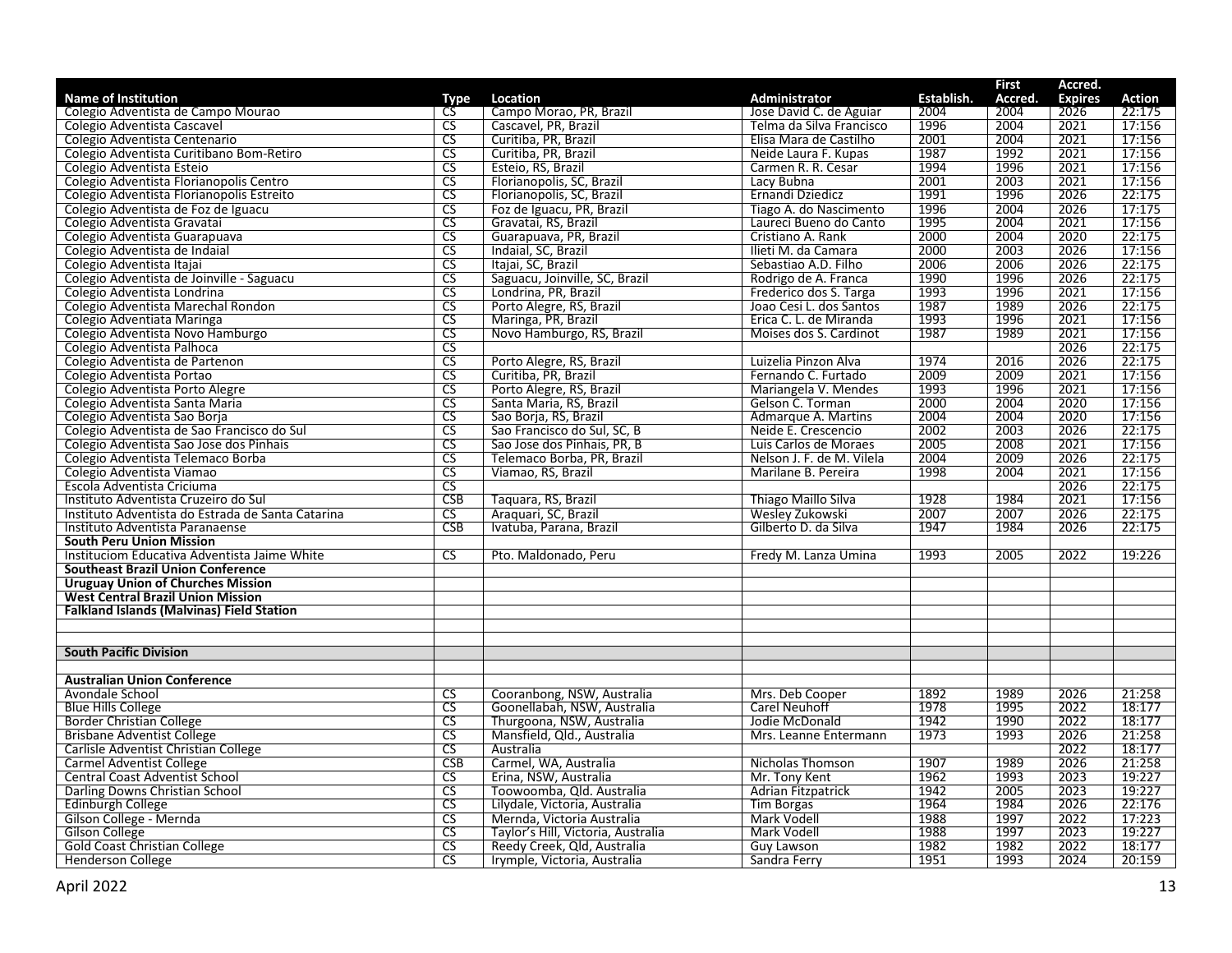|                                                                                |                        |                                   |                              |                | <b>First</b> | Accred.        |        |
|--------------------------------------------------------------------------------|------------------------|-----------------------------------|------------------------------|----------------|--------------|----------------|--------|
| <b>Name of Institution</b>                                                     | Type                   | Location                          | <b>Administrator</b>         | Establish.     | Accred.      | <b>Expires</b> | Action |
| <b>Heritage College</b>                                                        | CS.                    | Berwick, Victoria, Australia.     | Sonny Aiono                  | 1999           | 1999         | 2022           | 18:177 |
| <b>Hills Adventist College</b>                                                 | CS                     | Kellyville, NSW, Australia        | Mrs. Carlie Deppeler         | 1961           | 2006         | 2026           | 22:176 |
| Hurstville Adventist School                                                    | CS.                    | Australia                         |                              |                |              | 2020           | 16:184 |
| Kempsey Adventist School                                                       | $\overline{\text{CS}}$ | Kempsey, NSW, Australia           | Mrs. Leanne Lesic            | 1977           | 1992         | 2020           | 16:184 |
| Landsdale Christian School                                                     | $\overline{\text{CS}}$ | Lansdale, WA, Australia           | <b>Phil Murrav</b>           | 2013           |              | 2023           | 19:227 |
| Macarthur Adventist College                                                    | $\overline{\text{CS}}$ | Macquarie Fields, NSW, Australia  | Anna Calandra                | 2001           | 2002         | 2022           | 18:177 |
| Macquarie College                                                              | $\overline{\text{CS}}$ | Wallsend, NSW, Australia          | Mr. Rohan Deanshaw           | 1933           | 1993         | 2023           | 21:258 |
| <b>Mountain View Adventist College</b>                                         | <b>CS</b>              | Doonside, NSW, Australia          | Mrs. Julia Heise             | 1981           | 1992         | 2023           | 19:227 |
| Noosa Christian College                                                        | $\overline{\text{CS}}$ | Cooroy, Qld., Australia           | <b>JMrs. eannette Martin</b> | 2003           | 2003         | 2026           | 21:258 |
| North West Christian School                                                    | CS                     | Penguin, Tasmania                 | Mr. David McNeill            | 1950           | 1993         | 2024           | 19:227 |
| Northpine Christian Academy                                                    | $\overline{\text{cs}}$ | Dakabin, Qld., Australia          | Graham E. Baird              | 1940           | 1993         | 2024           | 20:159 |
| Nunawading Christian College-                                                  | <b>CS</b>              | Nunawading, Vic, Australia        | Mrs. Meggan James            | 1974           | 1993         | 2026           | 22:176 |
| Prescott College                                                               | $\overline{\text{CS}}$ | Prospect, SA, Australia           | <b>Peter Charleson</b>       | 1937           | 1988         | 2026           | 21:258 |
| Prescott College Southern                                                      | $\overline{\text{CS}}$ | Morphett Vale, SA, Aus            | <b>Christine Clark</b>       | 2011           | 2011         | 2024           | 20:159 |
| <b>Tweed Valley Adventist College</b>                                          | $\overline{\text{CS}}$ | Murwillumbah, NSW, Aus            | Paul G. Fua                  | 1961           | 1987         | 2023           | 19:227 |
| Wahroonga Adventist School                                                     | <b>CS</b>              | Wahroonga, NSW, Australia         | Michelle Streatfeild         | $\sim$         |              | 2026           | 22:176 |
| <b>New Zealand Pacific Union Conference</b>                                    |                        |                                   |                              |                |              |                |        |
| Auckland Seventh-day Adventist High School                                     | $\overline{\text{CS}}$ | Auckland, New Zealand             | Gloria Teulilo               | 1942           | 1988         | 2021           | 19:227 |
| Christchurch Adventist School                                                  | $\overline{\text{cs}}$ | Christchurch, New Zealand         | <b>Bob Norrish</b>           | 1925           | 1988         | 2019           | 17:157 |
| College Adventiste Tiarama                                                     | <b>CS</b>              | Papeete, Tahiti, French Polynesia | Yann Atger                   |                |              | 2023           | 21:258 |
| Longburn Adventist College                                                     | CSB                    | Palmerston North, New Zealand     | Brendan van Oostveen         | 1993           | 1987         | 2021           | 19:227 |
| Southland Adventist Christian School                                           | $\overline{\text{CS}}$ |                                   |                              |                |              | 2023           | 21:258 |
| Waitakere SDA School                                                           | $\overline{\text{CS}}$ |                                   |                              |                |              | 2023           | 21:258 |
| <b>Wellington SDA School</b>                                                   | <b>CS</b>              |                                   |                              |                |              | 2023           | 21:258 |
|                                                                                |                        |                                   |                              |                |              |                |        |
| Papua New Guinea Union Mission<br>Paglum Adventist Secondary School            | $\overline{\text{CS}}$ | Mt. Hagen, Papua N Guinea         |                              | 1957           | 2000         | 2021           | 17:157 |
| <b>Trans-Pacific Union Mission</b>                                             |                        |                                   | Principal                    |                |              |                |        |
|                                                                                |                        |                                   |                              |                |              |                |        |
| Southern Africa-Indian Ocean Division                                          |                        |                                   |                              |                |              |                |        |
|                                                                                |                        |                                   |                              |                |              |                |        |
| <b>Botswana Union Conference</b>                                               |                        |                                   |                              |                |              |                |        |
| <b>Indian Ocean Union Conference</b>                                           |                        |                                   |                              |                |              |                |        |
| <b>Malawi Union Conference</b>                                                 |                        |                                   |                              |                |              |                |        |
| Chsefu Secondary School                                                        | $\overline{\text{CS}}$ | Malawi                            |                              |                |              | 2021           | 18:236 |
| Chileka Secondary School                                                       | $\overline{\text{cs}}$ | Chileka, Malawi                   | Mr. Masamba                  | $\omega$       | 2018         | 2019           | 18:236 |
| <b>Mozambique Union Mission</b>                                                |                        |                                   |                              |                |              |                |        |
| Colegio Adventista de Chamba                                                   | $\overline{\text{CS}}$ | Chamba, Beira, Mozambique         | <b>Chadregue Capece</b>      |                | 2018         | 2021           | 21:259 |
| Collegio Adventista da Liberdade                                               | $\overline{\text{cs}}$ | Liberdade, Mozambique             | Joao Sumbi                   | 2008           | 2018         | 2020           | 18:236 |
| Escola Adventista da Manga                                                     | $\overline{\text{CS}}$ | Manga, Beira, Mozambique          | Moises D. Paulo              | 2000           | 2018         | 2021           | 21:259 |
| Escola Adventista de Chimoio                                                   | <b>CS</b>              | Chimolo, Mozambique               | Orlando A. Justino           |                | 2018         | 2021           | 21:259 |
| <b>North-Eastern Angola Union Mission</b>                                      |                        |                                   |                              |                |              |                |        |
| <b>Northern Zambia Union Conference</b>                                        |                        |                                   |                              |                |              |                |        |
| Chimpempe Secondary School                                                     | CSB                    | Chimpempe, Zambia                 | <b>B.</b> Musonda            | 1921           | 2012         | 2021           | 21:259 |
| <b>Emmanuel Adventist Secondary School</b>                                     | <b>CS</b>              | Chisamba, Zambia                  | John Mwaba                   | 2010           | 2018         | 2021           | 18:236 |
| Kabwe Adventist Secondary School                                               |                        |                                   |                              |                |              |                |        |
|                                                                                |                        |                                   |                              |                |              |                |        |
|                                                                                | $\overline{\text{cs}}$ | Kabwe, Zambia                     | Amos Chisulo                 |                | 2018         | 2021           | 21:259 |
| <b>Southern Africa Union Conference</b>                                        |                        |                                   |                              |                |              |                |        |
| Adventville High School                                                        | CSB                    | Maseru, Lesotho                   | M. Ralethoko                 | 1991           | 2008         | 2021           | 21:259 |
| <b>Emmanuel High School</b>                                                    | <b>CSB</b>             | Leribe, Lesotho                   | A. Mafaesa                   | 1970           | 2010         | 2021           | 21:259 |
| Hanger's Hope High School                                                      | $\overline{\text{cs}}$ | Majara, Lesotho                   | K. Mathaba                   | 1993           |              | 2021           | 21:259 |
| Helderberg High School                                                         | CSB                    | Somerset West, Cape Town, S A     | A. R. Basson                 | 1928           | 1991         | 2021           | 17:158 |
| Mbukwane High School                                                           | CSB                    | Mahamba, Swaziland                | T. Khumalo                   | 1918           | 2003         | 2019           | 17:158 |
| <b>Southern Zambia Union Cnference</b>                                         |                        |                                   |                              |                |              |                |        |
| Kings Highway Secondary School                                                 | $\overline{\text{cs}}$ | Lusaka, Zambia                    | C. C. Banda                  | $\blacksquare$ | 2016         | 2020           | 17:158 |
| South-Western Angola Union Mission<br><b>Zimbabwe Central Union Conference</b> |                        |                                   |                              |                |              |                |        |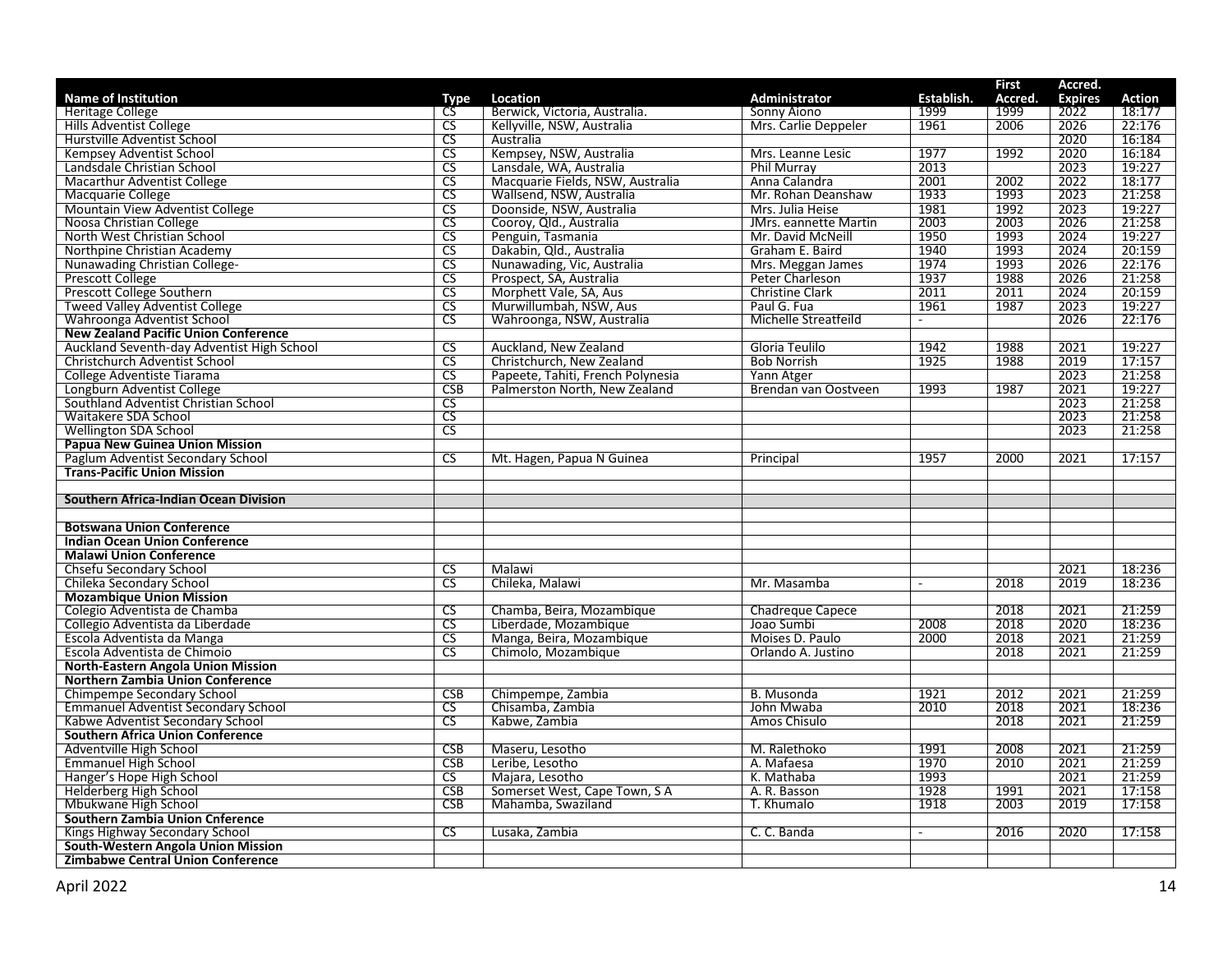|                                                   |                               |                                           |                        |            | <b>First</b> | Accred.        |                  |
|---------------------------------------------------|-------------------------------|-------------------------------------------|------------------------|------------|--------------|----------------|------------------|
| <b>Name of Institution</b>                        | Type                          | Location                                  | <b>Administrator</b>   | Establish. | Accred.      | <b>Expires</b> | <b>Action</b>    |
| Anderson Adventist High School                    | <b>CSB</b>                    | Gweru, Zimbabwe                           | B. C. Mukasvanga       | 1950       | 1992         | 2020           | 16:109           |
| Hanke Adventist High School                       | CSB                           | Hanke, Zimbabwe                           | P. Svondo              | 1981       | 1999         | 2019           | 16:109           |
| <b>Zimbabwe East Union Conference</b>             |                               |                                           |                        |            |              |                |                  |
| Zimbabwe West Union Conference                    |                               |                                           |                        |            |              |                |                  |
| Solusi Adventist High School                      | CSB                           | Bulawayo, Zimbabwe                        | P. Tshuma              | 1894       | 1997         | 2021           | 21:159           |
| <b>Sao Tome and Principe Mission</b>              |                               |                                           |                        |            |              |                |                  |
|                                                   |                               |                                           |                        |            |              |                |                  |
| <b>Southern Asia Division</b>                     |                               |                                           |                        |            |              |                |                  |
|                                                   |                               |                                           |                        |            |              |                |                  |
| <b>East-Central India Union Section</b>           |                               |                                           |                        |            |              |                |                  |
| Khurda Adventist Higher Secondary School          | <b>CSB</b>                    | Khurda District, Orissa, India            | N. Isaac Kumar         | 1975       | 1999         | 2019           | 15:173           |
| Metas Adventist School - Nuzvid                   | $\overline{\text{cs}}$        | Nuzvid, Krishna District, AP, India       | Jeremiah M.S.          | 1986       | 1999         | 2019           | 15:173           |
| <b>Northeast India Union Section</b>              |                               |                                           |                        |            |              |                |                  |
| Brookside Adventist Higher Secondary School       | $\overline{\text{cs}}$        | Laitumkhrah Shillong, M, India            | Carol Sungoh           | 1941       | 1999         | 2019           | 15:173           |
| <b>Northern India Union Section</b>               |                               |                                           |                        |            |              |                |                  |
| Khunti Adventist Senior Secondary School          | <b>CSB</b>                    | Khunti Ranchi, Jharkhand, India           | <b>Benoy Tirkey</b>    | 1987       | 2004         | 2019           | 15:173           |
| Kolkatta Adventist Higher Secondary School        | $\overline{\mathsf{CS}}$      | Kolkata, West Bengal, India               | <b>Bernard Haldar</b>  | 1999       | 1999         | 2019           | 15:173           |
| Lucknow Adventist Higher Secondary School         | $\overline{\text{CS}}$        | Lucknow, Uttar Pradesh, India             | R. Dura Raj            | 1956       | 1999         | 2019           | 15:173           |
| Metas Adventist School - Ranchi                   | $\overline{\text{cs}}$        | Chutia Ranchi, Jharkhand, India           | Ajay Hansdak           |            | 2015         | 2019           | 15:173           |
| Raymond Memorial Higher Secondary School          | <b>CSB</b>                    | Jalpaiguri D., West Bengal, India         | Ramesh Fendall         | 1949       | 1999         | 2019           | 15:173           |
| South-Central India Union Section                 |                               |                                           |                        |            |              |                |                  |
| Bangalore Adventist Higher Secondary School       | CS                            | Bangalore, Karnataka, India               |                        | 1979       | 1999         | 2019           | 15:173           |
| Bangalore (HAL) Adventist Higher Secondary School | $\overline{\text{CS}}$        | Bangalore, Karnataka, India               | Samson                 | 1979       | 1999         | 2019           | 15:173           |
| <b>Southeast India Union Section</b>              |                               |                                           |                        |            |              |                |                  |
| E.D Thomas Memorial Higher Secondary School       | <b>CSB</b>                    | Poondi Thanjavur, Tamil Nadu, India       | Sunder Singh Rajan     | 1953       | 1999         | 2019           | 15:173           |
| Hosur Adventist Higher Secondary School           | CS                            | Hosur, Tamil Nadu, India                  | Rajasekar P.           | 1985       | 2004         | 2019           | 15:173           |
| James Memorial Higher Secondary School            | <b>CSB</b>                    | Prakasapuram, Tamil Nadu, India           | Thanjaraj Ponniah      | 1921       | 1999         | 2019           | 15:173           |
| <b>Southwest India Union Section</b>              |                               |                                           |                        |            |              |                |                  |
| Kulathupuzha Adventist Higher Secondary School    | $\overline{\text{cs}}$        | Kollam, Kerala, India                     | Stanley John           | 1982       | 1999         | 2019           | 15:173           |
| Nedumkandam Adventist Higher Secondary School     | $\overline{\text{cs}}$        | Idukki, Kerala, India                     | K. P. George           | 1972       | 2010         | 2019           | 15:173           |
| Palakkad Adventist Higher Secondary School        | $\overline{\text{CS}}$        | Palakkad, Kerala, India                   | T M. Purushotaman      | 1988       | 2002         | 2019           | 15:173           |
| Thrissur Adventist Higher Secondary School        | <b>CS</b>                     | Thrissur, Kerala, India                   | P.O. Babuji            | 1978       | 1999         | 2019           | 15:173           |
| <b>Western India Union Section</b>                |                               |                                           |                        |            |              |                |                  |
| Hume McHenry Memorial High School                 | $\overline{\text{cs}}$        | Pune, Maharashtra, India                  | <b>Bakul Bhosale</b>   |            | 2015         | 2019           | 15:173           |
| Metas Adventist School, Surat                     | CSB                           | Surat, Gujarat, India                     | Eliah Srikakolli       | 1958       | 2015         | 2019           | 15:173           |
| Nagpur Adventist Higher Secondary School          | <b>CS</b>                     | Nagpur, Maharashtra, India                | Sahebrao Khandagle     |            | 2015         | 2019           | 15:173           |
| Sanpada Adventist English Higher Secondary School | $\overline{\text{CS}}$        | Sanpada Navi Mumbai, M, India             | Joseph P.              | 2002       | 2015         | 2019           | 15:173           |
| Spicer Memorial College Higher Secondary School   | CS                            | Pune, Maharashtra, India                  | Justus Devadas         | 1915       | 1999         | 2019           | 15:173           |
| Andaman and Nicobar Island Region                 |                               |                                           |                        |            |              |                |                  |
| East Himalayan Field                              |                               |                                           |                        |            |              |                |                  |
| <b>Himalayan Section</b>                          |                               |                                           |                        |            |              |                |                  |
|                                                   |                               |                                           |                        |            |              |                |                  |
| <b>Southern Asia Pacific Division</b>             |                               |                                           |                        |            |              |                |                  |
| <b>Bangladesh Union Mission</b>                   |                               |                                           |                        |            |              |                |                  |
| Kellogg-Mookerjee Memorial Seminary               | <b>CSB</b>                    | Jalirpar, District Gopalgonj, Bangladsesh | Mr. S. Chowdhury       | 1921       | 1993         | 2020           | 18:237           |
| Monosapara Adventist Seminary and School          | <b>CSB</b>                    | Charuapara, Mymensingh, N Bangladesh      | Sujon Sangma           | 1956       | 1993         | 2020           | 18:237           |
| Seventh-day Adventist Maranatha Seminary          | <b>CSB</b>                    | Attapur, Panchbibi, Joypurjat, Bangladesh | Dipok Murmu            | 1993       | 2004         | 2020           | 15:174           |
| <b>Central Philippine Union Conference</b>        |                               |                                           |                        |            |              |                |                  |
| Adventist Academy - Cebu                          | <b>CSB</b>                    | Talisay City, Cebu, Philippines           | <b>Isaias Guisando</b> | 1933       | 1986         | 2021           | 19:144           |
| East Visayan Adventist Academy                    | $\overline{\text{cs}}$        |                                           |                        |            |              | 2019           | 17:159           |
| <b>East Indonesia Union Conference</b>            |                               |                                           |                        |            |              |                |                  |
| Ambia Adventist Academy                           |                               |                                           |                        | 1990       | 2010         | 2020           |                  |
|                                                   | CS.<br>$\overline{\text{CS}}$ | Talaud Manado, Sulawesi Utara, Indonesia  | J. Takasanakeng        |            |              | 2019           | 17:159<br>16:185 |
| Irian Jaya Academy                                |                               | Jayapura, Papua, Indonesia                | Harold Oijaitouw       |            |              | 2019           |                  |
| Klabat Academy                                    | CSB                           | Tikala Baru Manado, N. Sulawesi, I        | Mr. Deker Muaja        | 1981       | 1988         |                | 17:159           |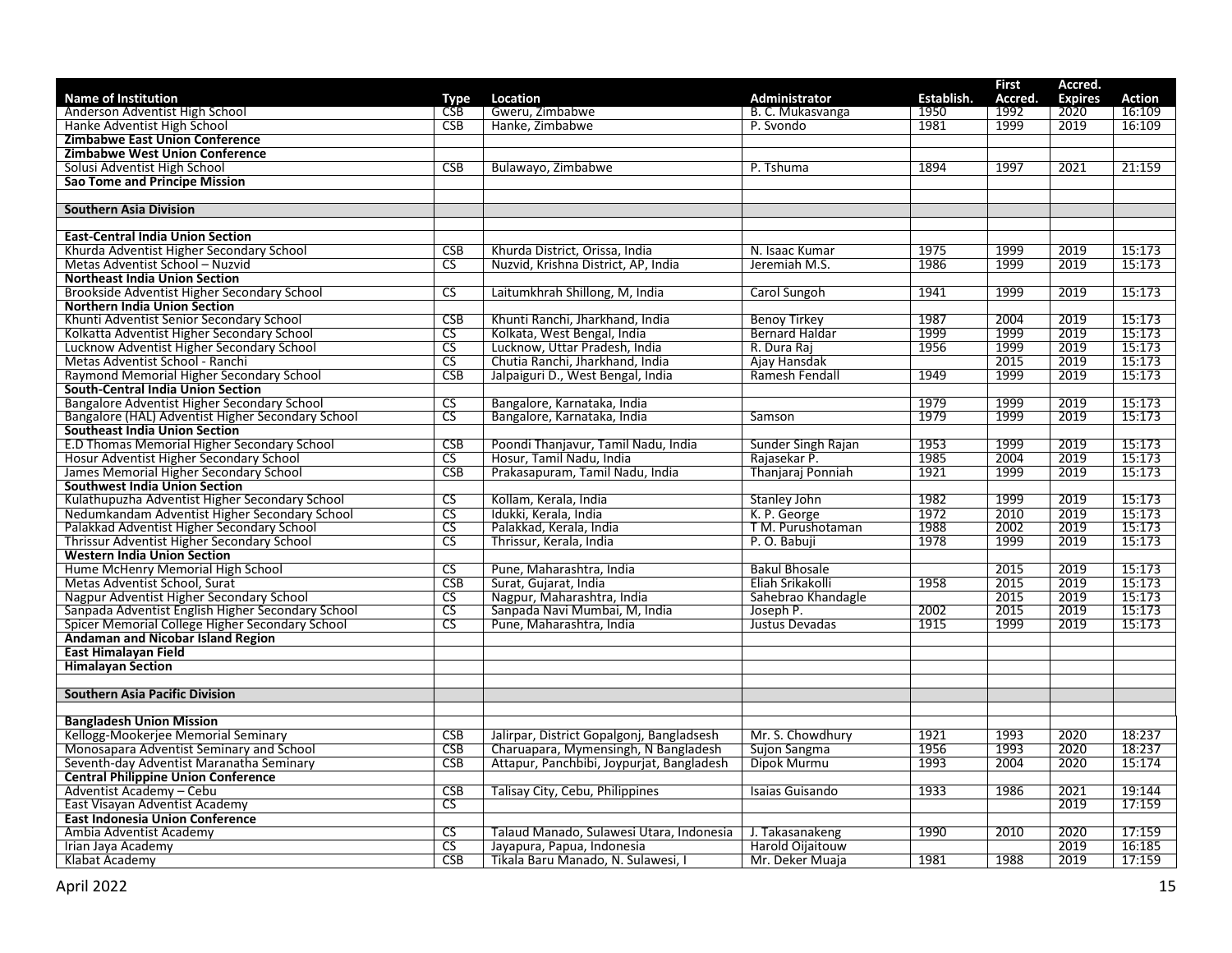|                                                 |                        |                                         |                                      |            | <b>First</b> | Accred.        |        |
|-------------------------------------------------|------------------------|-----------------------------------------|--------------------------------------|------------|--------------|----------------|--------|
| <b>Name of Institution</b>                      | Type                   | Location                                | <b>Administrator</b>                 | Establish. | Accred.      | <b>Expires</b> | Action |
| Klabat University High School                   | CS                     | Airmadidi, Manada, Sulawesi Utara, I    | Tommy Mambu                          |            |              | 2021           | 17:224 |
| Makassar Adventist Academy                      | CS                     | Makassar, South Sulawesi, Indonesia     | Galen Rhebok                         | 1952       | 2010         | 2021           | 19:144 |
| Maluku Academy                                  | <b>CSB</b>             | Ambon, Maluku, Indonesia                | Siani Masela                         | 1965       |              | 2022           | 19:228 |
| Manokwari Academy                               | <b>CS</b>              | Manokwari, Papua, Indonesia             | Frits Mansoben                       | 1986       | 2005         | 2021           | 18:237 |
| North Sulawesi Academy                          | CSB                    | Pos Kawangkoan, Sulawesi Utara, I       | J. Korengkeng                        | 1948       | 1988         | 2022           | 18:237 |
| Palu Adventist Academy                          | CSB                    | Palu, Central Sulawesi, Indonesia       | Lexy Jacobus                         | 1984       | 1994         | 2021           | 19:144 |
| Papua Academy                                   | CSB                    | Jayapura, Irian Jaya, Indonesia         | Harold Oijaitou                      | 1956       | 1986         | 2019           | 17:159 |
| Ratahan Adventist Academy                       | <b>CSB</b>             | Minahasa Tenggara, S. U., Indonesia     | Jon Jotje Poneke                     | 1989       | 2007         | 2019           | 17:159 |
| Sorong Academy                                  | <b>CSB</b>             | Sorong, Papua, Indonesia                | S. Paulus                            | 1991       | 2007         | 2019           | 17:159 |
| Timika Adventist Academy                        | <b>CSB</b>             | Kabupaten, Mimika-Papua, Indonesia      | Marthinus Pandori                    | 1997       | 2005         | 2020           | 17:159 |
| Toraja View Academy                             | CSB                    | Mebali, Tana Toraja, S., Sulawesi, I    | Ferry N. Lasut                       | 1957       | 1990         | 2020           | 18:178 |
| <b>Myanmar Union Mission</b>                    |                        |                                         |                                      |            |              |                |        |
| Ayeyarwady Adventist Seminary                   | <b>CSB</b>             | Myaungmya, Myanmar                      | Min Lwin                             | 1979       | 1982         | 2020           | 19:144 |
| Central Myanmar Adventist Seminary              | <b>CSB</b>             | Taungngu, Myanmar                       | <b>Tin Maung Gyi</b>                 | 1978       | 1981         | 2020           | 19:144 |
| South East Adventist Seminary                   | CSB                    | Hlaing Bwe Township, Kayin State, M     | Dhay Htoo Sein                       | 1979       | 2009         | 2021           | 19:144 |
| Upper Myanmar Adventist Seminary                | <b>CSB</b>             | Kalay Town, Sagaing Division, Myanmar   | Hau Go Thang                         | 1975       | 1986         | 2020           | 18:178 |
| Yangon Adventist Seminary                       | <b>CSB</b>             | Bahan Township, Yangon, Myanmar         | Claudius Brown                       | 1975       | 2010         | 2022           | 19:228 |
| <b>North Philippine Union Conference</b>        |                        |                                         |                                      |            |              |                |        |
| <b>AIIAS Secondary School</b>                   | $\overline{\text{cs}}$ | Silang, Cavite, Philippines             | G. Ketting-Weller                    |            |              |                |        |
| Adventist University of the Philippines Academy | <b>CS</b>              | Silang, Cavite, Philippines             | Francis Gayoba                       | 1917       | 1996         | 2021           | 17:224 |
| Baesa Adventist Academy                         | $\overline{\text{CS}}$ | Caloocan City, Philippines              | Glenn Lagabon                        | 1917       | 1993         | 2019           | 17:224 |
| Baguio SDA School                               | CS                     | Baguio City, Benguet, Philippines       | M. C. Esperanzate                    | 2003       | 2004         | 2019           | 17:159 |
| Central Luzon Adventist Academy                 | <b>CSB</b>             | Pampanga, Philippines                   | Bonifacio Itcoy                      | 1984       | 1993         | 2021           | 19:144 |
| <b>Concepcion Adventist Academy</b>             | CS                     | Concepcion, Ilocos Sur, Philippines     | Marlinda Garbin                      | 1973       | 1993         | 2022           | 19:228 |
| Lipa Adventist Academy                          | CSB                    | Lipa City, Philippines                  | Susana A. An                         | 1960       | 1986         | 2019           | 17:159 |
| Naga View Adventist College Academy             | CSB                    | Naga City, Philippines                  | Lani T. Esteves                      | 1965       | 1995         | 2021           | 17:224 |
| Northeast Luzon Adventist School of Technology  | $\overline{\text{CS}}$ | Alicia, Isabela, Philippines            | Patrocinia Abara                     |            |              | 2022           | 19:144 |
| Northern Luzon Adventist College Academy        | CSB                    | Sison, Pangasinan, Philippines          | Nepthali J. Manez                    | 1923       | 1986         | 2021           | 17:224 |
| Palawan Adventist Academy                       | <b>CSB</b>             | Tacras, Narra, Palawan, Philippines     | Carolus H. Rosas                     | 1967       | 1992         | 2019           | 18:178 |
| Pasay City Adventist Academy                    | $\overline{\text{CS}}$ | Pasay City, Philippines                 | P. Cudiamat                          | 1930       | 1988         | 2020           | 19:144 |
| <b>Tirad View Academy</b>                       | CSB                    | Cayus Quirino, Ilocos Sur, Philippines  | Avelino Gadiano                      | 1965       | 1992         | 2022           | 19:228 |
| <b>Pakistan Union Section</b>                   |                        |                                         |                                      |            |              |                |        |
|                                                 |                        |                                         |                                      |            |              |                |        |
| <b>South Philippine Union Conference</b>        | CSB                    | Don Carlos, Bukidnon, Philippines       |                                      | 1967       | 1994         | 2020           | 18:178 |
| Lake View Academy                               | CSB                    | Manticao Misamis Oriental, Philippines  | Romel R. Subigca<br>Jesreel Mercader | 1947       | 1984         | 2020           | 17:224 |
| Mindanao Mission Academy                        | CSB                    |                                         | <b>Gladden Flores</b>                | 1978       | 1988         | 2020           | 16:110 |
| Mountain View College Academy                   |                        | Valencia City, Bukidnon, Philippines    |                                      |            |              |                |        |
| Northeastern Mindanao Academy                   | <b>CSB</b>             | Bututan City, Agusan del Norte, Ph      | A. M. Orendain                       | 1978       | 1989         | 2020           | 18:178 |
| South Philippine Adventist College Academy      | CSB                    | Matanao, Davao del Sur, Philippines     | C. C. Catolico                       | 1950       | 1987         | 2021           | 18:178 |
| Western Mindanao Academy                        | CSB                    | Zamboanga del Sur, Philippines          | Don R.T. Generato                    | 1963       | 1987         | 2019           | 18:178 |
| <b>Southeast Asia Union Mission</b>             |                        |                                         |                                      |            |              |                |        |
| Adventist Ekamai School                         | $\overline{\text{cs}}$ | Bangkok, Thailand                       | Danai Agartsupa                      | 1046       | 1984         | 2021           | 18:237 |
| Cambodia Adventist International School         | CSB                    | Phnom Penh, Cambodia                    | Sharon K. Rogers                     | 1998       | 2005         | 2022           | 22:177 |
| Chiang Mai Adventist Academy                    | <b>CSB</b>             | Supherng, Chiangmai Province, Thailand  | J. Damrongkiattiyot                  | 1974       | 1995         | 2022           | 19:228 |
| Ekamai International School                     | $\overline{\text{CS}}$ | Bangkok, Thailand                       | P. Jitbunyad                         | 1946       | 1984         | 2021           | 18:237 |
| Goshen Adventist Secondary School               | $\overline{\text{cs}}$ | Sabah, Malaysia                         | Jane T. L. Zi Jing                   | 1952       | 1984         | 2021           | 19:144 |
| Sabah Adventist Secondary School                | <b>CSB</b>             | Tamparuli, Sabah, Malaysia              | Melson Lukas                         | 1949       | 1984         | 2021           | 19:144 |
| San Yu Adventist School                         | <b>CS</b>              | Singapore, Republic of Singapore        | Shee Soon Chiew                      | 1958       | 1984         | 2019           | 17:224 |
| Sunny Hill Secondary School                     | <b>CSB</b>             | Kuching, Sarawak, Malaysia              | Marilyn Cheng                        | 1927       | 1984         | 2022           | 19:228 |
| <b>West Indonesia Union Mission</b>             |                        |                                         |                                      |            |              |                |        |
| Balikpapan Adventist Academy                    | <b>CS</b>              | Kalimantan Timur, Indonesia             | L. W. Hutahaean                      | 1970       | 1987         | 2019           | 18:178 |
| <b>Bandung Academy</b>                          | <b>CS</b>              | Kota Bandung, Jawa Barat, Indonesia     | Ilan Simanjuntak                     | 1967       | 1987         | 2022           | 19:228 |
| Cimindi Adventist Academy                       | $\overline{\text{CS}}$ | Kota Cimahi, Jawa Barat, Indonesia      | Daniel Simbolon                      | 1976       | 1987         | 2019           | 17:224 |
| East Java Academy                               | <b>CS</b>              | Kabupaten Pasuruan, East Java, ndonesia | G. Hutabarat                         | 1967       | 1987         | 2021           | 19:144 |
| Jakarta Adventist Academy                       | $\overline{\text{CS}}$ | Kramat Pulo, Jakarta Pusat, Indonesia   | Romauli Naibaho                      | 1967       | 1987         | 2020           | 17:159 |
| Malang Academy                                  | <b>CS</b>              | Malang, East Java, Indonesia            | Lydia Sushanty                       | 1981       | 1999         | 2020           | 18:178 |